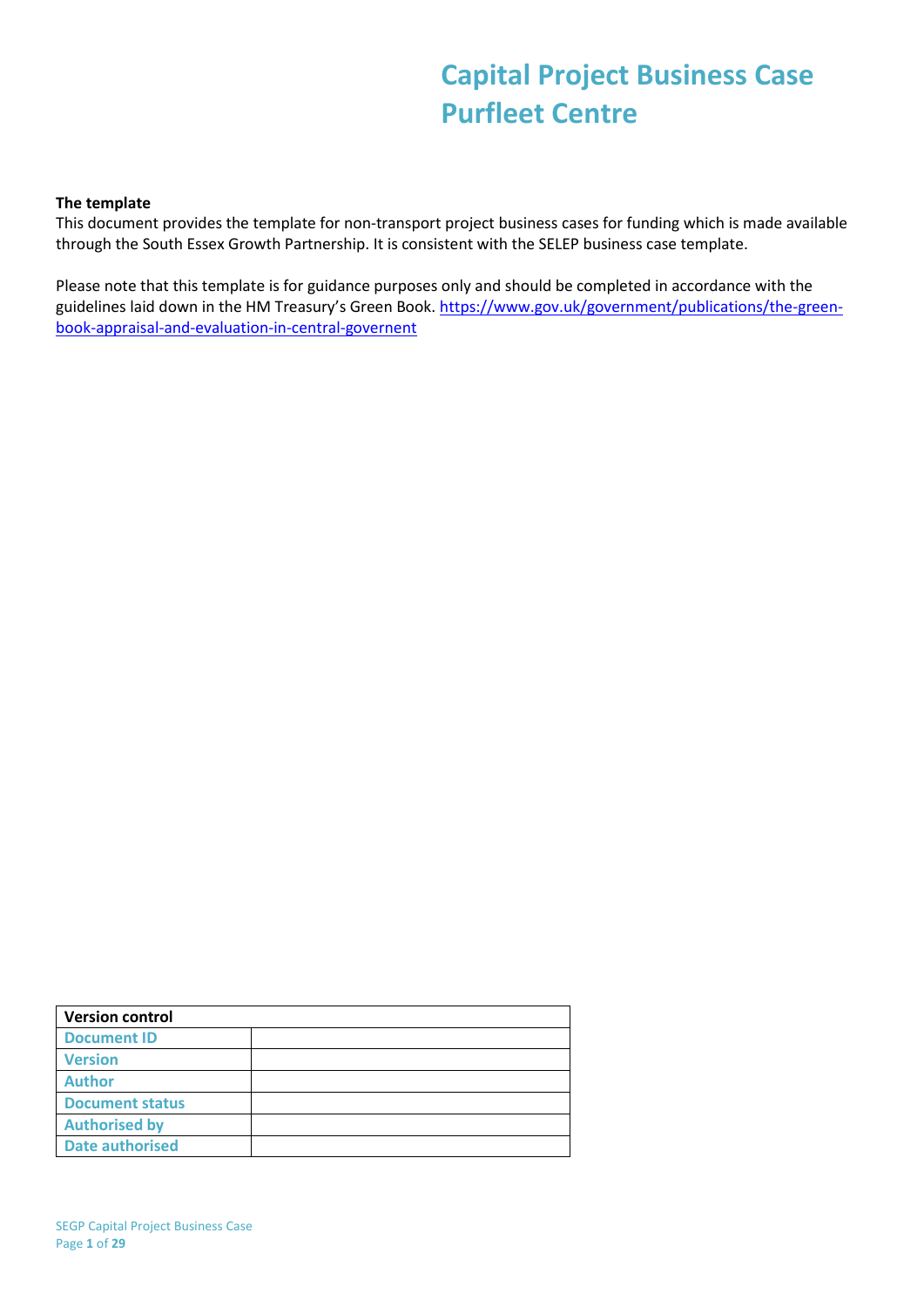**Applicants for funding for non-transport projects should complete the blue sections only**

## **Applicants for funding for transport projects should complete both the blue and the orange sections**

| 1.   | <b>PROJECT SUMMARY</b>                                         |                                                                                                                                                                                                                                                                                                                                                                                                                                                                                                                                                                                                                                                                                                                                                                                                 |
|------|----------------------------------------------------------------|-------------------------------------------------------------------------------------------------------------------------------------------------------------------------------------------------------------------------------------------------------------------------------------------------------------------------------------------------------------------------------------------------------------------------------------------------------------------------------------------------------------------------------------------------------------------------------------------------------------------------------------------------------------------------------------------------------------------------------------------------------------------------------------------------|
| 1.1. |                                                                | <b>Purfleet Centre</b>                                                                                                                                                                                                                                                                                                                                                                                                                                                                                                                                                                                                                                                                                                                                                                          |
|      | <b>Project name</b>                                            |                                                                                                                                                                                                                                                                                                                                                                                                                                                                                                                                                                                                                                                                                                                                                                                                 |
| 1.2. | <b>Project type</b>                                            | Commercial and residential development to support the development of a new                                                                                                                                                                                                                                                                                                                                                                                                                                                                                                                                                                                                                                                                                                                      |
|      |                                                                | town centre with associated access, public realm and road improvements                                                                                                                                                                                                                                                                                                                                                                                                                                                                                                                                                                                                                                                                                                                          |
| 1.3. | <b>Location</b>                                                | <b>Thurrock</b>                                                                                                                                                                                                                                                                                                                                                                                                                                                                                                                                                                                                                                                                                                                                                                                 |
| 1.4. | <b>Local authority area</b><br>and postcode<br><b>location</b> | <b>Thurrock Council</b>                                                                                                                                                                                                                                                                                                                                                                                                                                                                                                                                                                                                                                                                                                                                                                         |
| 1.5. | <b>Description</b>                                             | The Purfleet Centre project seeks to secure the comprehensive redevelopment of a<br>140 acre site to provide a new town centre for Purfleet featuring : c.2,500 new<br>homes a 600,000 sq ft film and television studio complex, and supporting<br>infrastructure including a new primary school, health centre, supermarket and<br>community spaces within a high quality public realm. In total it is anticipated that<br>the development will create around 2,700 new jobs (direct and indirect,<br>but excluding construction jobs).                                                                                                                                                                                                                                                        |
|      |                                                                | The Council currently owns around 55% of the site and continues to acquire land<br>interests through private negotiation. In March 2014 the Council selected a<br>development partner, Purfleet Centre Regeneration Limited (PCRL) who will take on<br>responsibility for completing the acquisitions and planning work necessary to deliver<br>the scheme and then fund and deliver the project. The Council and its development<br>partner entered into contract in January 2016 and the deal has now gone<br>unconditional and the developer is in funds to proceed.                                                                                                                                                                                                                         |
|      |                                                                | PCRL are now working on revising the masterplan for the scheme and it is<br>anticipated that a new outline application for the whole scheme and full application<br>for phase one will be submitted in December 2016. Remediation work to the land<br>which is already in the Council's ownership is currently being scoped and is expected<br>to start before the end of the year, As noted above, the Council already owns a<br>significant portion of the site and continues to acquire interests as opportunities<br>arise. Ultimately it is expected that a Compulsory Purchase Order will be required to<br>complete the site assembly and a first resolution has already been passed by the<br>Council. No CPO can be brought forward until such time as planning consent is<br>secured. |
|      |                                                                | Remediation activity is expected to start later this year with the first homes coming<br>forward in 2017/18 and the film and television studios opening in 2019/20.<br>£5m is sought from the LGF to accelerate scheme delivery. At present, the Council<br>has committed c.£7.5m in funds to complete the acquisition of land and property<br>interests within Phase One. PCRL is then required to fund acquisitions thereafter.<br>Whilst the financial modelling suggests that this is possible (albeit dependent on<br>scheme performance), the developer will need to generate the revenues through<br>preceding phases to fund acquisitions in later phases. The £5m sought will provide<br>the funds necessary to complete the acquisitions in phases two and three in advance           |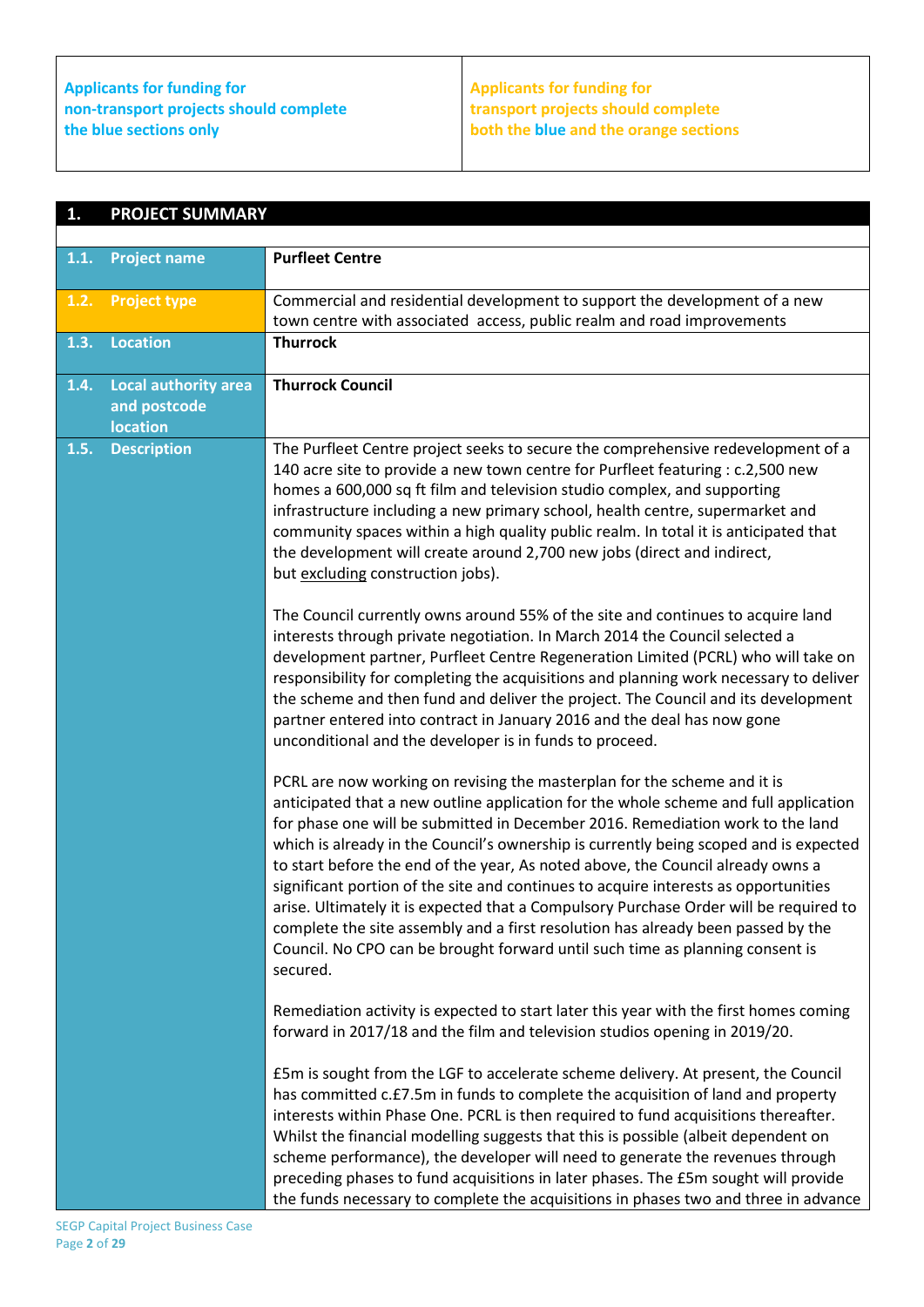|      |                                                                           | of the generation of receipts thereby enabling larger areas of the site to be brought<br>forward for development and so accelerating delivery of the scheme.                                                                                                                                                                                                                                               |                                                                                                                                                                                                                                                       |  |  |
|------|---------------------------------------------------------------------------|------------------------------------------------------------------------------------------------------------------------------------------------------------------------------------------------------------------------------------------------------------------------------------------------------------------------------------------------------------------------------------------------------------|-------------------------------------------------------------------------------------------------------------------------------------------------------------------------------------------------------------------------------------------------------|--|--|
| 1.6. | <b>Lead applicant</b>                                                     | <b>Thurrock Council</b>                                                                                                                                                                                                                                                                                                                                                                                    |                                                                                                                                                                                                                                                       |  |  |
| 1.7. | <b>Total project value</b>                                                | Total costs: £917.5                                                                                                                                                                                                                                                                                                                                                                                        |                                                                                                                                                                                                                                                       |  |  |
| 1.8. | <b>SEGP funding</b><br>request, including<br>type (e.g. LGF, GPF<br>etc.) | £5m in grant.                                                                                                                                                                                                                                                                                                                                                                                              |                                                                                                                                                                                                                                                       |  |  |
| 1.9. | <b>Rationale for SEGP</b><br>request                                      | The development of Purfleet Centre is a strategic priority for Thurrock Council with<br>Purfleet being recognised as one of six Growth Hubs within the Council's Local<br>Development Framework, Economic Growth Strategy and Regeneration Strategy.                                                                                                                                                       |                                                                                                                                                                                                                                                       |  |  |
|      |                                                                           | Primary School.                                                                                                                                                                                                                                                                                                                                                                                            | The Council has committed substantial resources to secure the delivery of the<br>scheme including the provision of c.£70m worth of land assets with a commitment<br>to provide up to £17m to complete the necessary early land assembly and provide a |  |  |
|      |                                                                           | Purfleet Centre forms a significant part of the Council's housing delivery aspirations<br>and has routinely featured within the Thames Gateway and South Essex Growth<br>Partnership strategies and SELEP's Strategic Economic Plan.                                                                                                                                                                       |                                                                                                                                                                                                                                                       |  |  |
|      | 1.10. Other funding<br>sources                                            | PCRL is providing around of direct investment into the scheme alongside the<br>Council's funds. The remaining funding will come through receipts generated<br>through sales and senior debt secured against the development as it progresses.<br>PCRL and the Council are also in discussions with the HCA in respect of support from<br>the Large Sites Infrastructure Fund although this is not secured. |                                                                                                                                                                                                                                                       |  |  |
|      | 1.11. Delivery partners                                                   | Partner                                                                                                                                                                                                                                                                                                                                                                                                    | Nature and/or value of involvement (financial,<br>operational etc)                                                                                                                                                                                    |  |  |
|      |                                                                           | <b>Purfleet Centre Regeneration</b><br>Development Partner - responsible for securing<br>the funding needed for the scheme and for its<br>Limited<br>delivery.                                                                                                                                                                                                                                             |                                                                                                                                                                                                                                                       |  |  |
|      |                                                                           |                                                                                                                                                                                                                                                                                                                                                                                                            |                                                                                                                                                                                                                                                       |  |  |
|      | 1.12. Start date                                                          | 2016                                                                                                                                                                                                                                                                                                                                                                                                       |                                                                                                                                                                                                                                                       |  |  |
|      | 1.13. Practical completion<br>date                                        | Phases One to Three (650 residential units and 600,000sqft of employment space in<br>the form of the film and television studios) will be complete in 2021 with the whole                                                                                                                                                                                                                                  |                                                                                                                                                                                                                                                       |  |  |
|      |                                                                           | scheme completed in 2027                                                                                                                                                                                                                                                                                                                                                                                   |                                                                                                                                                                                                                                                       |  |  |
|      | 1.14. Project                                                             |                                                                                                                                                                                                                                                                                                                                                                                                            | With the Development Agreement completed and PCRL in funds the project is in the                                                                                                                                                                      |  |  |
|      | development stage                                                         | detailed design/implementation phase.                                                                                                                                                                                                                                                                                                                                                                      |                                                                                                                                                                                                                                                       |  |  |
|      | 1.15. Proposed<br>completion of                                           | all sales completed by June 2027.                                                                                                                                                                                                                                                                                                                                                                          | With accelerated timing the Construction end date is June 2026 for all phases, with                                                                                                                                                                   |  |  |
|      | outputs                                                                   |                                                                                                                                                                                                                                                                                                                                                                                                            |                                                                                                                                                                                                                                                       |  |  |
|      | 1.16. Links to other SEGP                                                 |                                                                                                                                                                                                                                                                                                                                                                                                            | The focus on the Creative and Cultural sector through the film and television studios                                                                                                                                                                 |  |  |
|      | projects, if                                                              |                                                                                                                                                                                                                                                                                                                                                                                                            | links to the prioritisation of the sector with the SEGP Growth Strategy and High                                                                                                                                                                      |  |  |
|      | applicable                                                                |                                                                                                                                                                                                                                                                                                                                                                                                            | House Production Park where the National College will be based.                                                                                                                                                                                       |  |  |

## **2. STRATEGIC CASE**

SEGP Capital Project Business Case Page **3** of **29**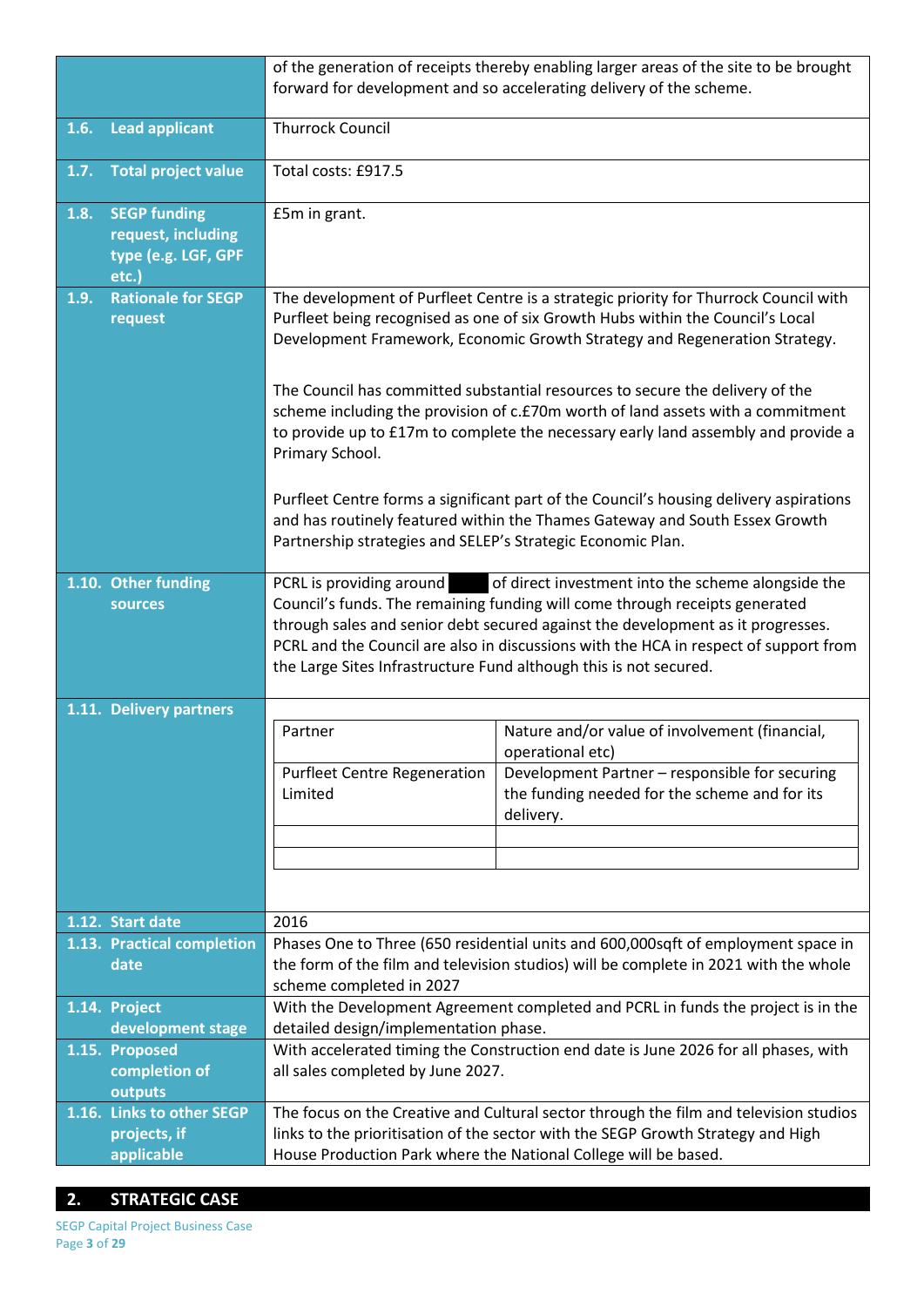*The strategic case determines whether the scheme presents a robust case for change, and how it contributes to delivery of the SEP and SEGP's wider policy and strategic objectives.* 

| 2.1. | <b>Challenge or</b><br>opportunity to be<br>addressed                | Purfleet has been subject to a series of piecemeal private sector developments over<br>the past 10-15 years which, whilst delivering valuable housing, have been unable to<br>secure the lasting change which the area requires or provide the infrastructure<br>necessary to support the growing population and build a sustainable community.<br>The Council is keen to maximise the potential of the Purfleet site and secure a<br>landmark development which maximises the riverfront setting, provides much<br>needed facilities and services for local residents and contributes strongly to the<br>efforts to change perceptions of the Borough and attract higher value investment.                                            |
|------|----------------------------------------------------------------------|----------------------------------------------------------------------------------------------------------------------------------------------------------------------------------------------------------------------------------------------------------------------------------------------------------------------------------------------------------------------------------------------------------------------------------------------------------------------------------------------------------------------------------------------------------------------------------------------------------------------------------------------------------------------------------------------------------------------------------------|
|      |                                                                      | Recognising the pattern of development which has taken place in Purfleet and<br>elsewhere in the Borough previously, the comprehensive development approach is<br>considered to be the only mechanism through which an appropriate environment<br>can be created that will encourage the investment necessary to generate sufficient<br>value to secure the delivery of the wider infrastructure.                                                                                                                                                                                                                                                                                                                                      |
|      |                                                                      | The LGF funding is required to accelerate delivery of the scheme. At present, the<br>Council has committed sufficient funds to acquire those land interests which it does<br>not already own within the first phase to enable that to proceed. The acquisition of<br>the required land in later phases is to be funded by the developer using their own<br>resources or receipts generated through disposals in preceding phases. The financial<br>modelling which underpins the scheme suggests that the project can support the<br>costs of land acquisition but a delay in the delivery is created through the time<br>required to develop and dispose of property to generate the necessary revenue to<br>cover acquisition costs. |
|      |                                                                      | The £5m sought will be sufficient, together with the Council's funds, to acquire the<br>interests required in phases two and three thereby allowing them to proceed largely<br>alongside phase one. This will result in a larger development area coming forward<br>more quickly and generates a 12-18 month betterment on the anticipated<br>programme for every phase that then follows. In short - the funds will enable more<br>homes to be delivered more quickly.                                                                                                                                                                                                                                                                |
|      |                                                                      | Plans showing the phasing and land interests together with the cost estimates are<br>available on request.                                                                                                                                                                                                                                                                                                                                                                                                                                                                                                                                                                                                                             |
| 2.2. | <b>Description of</b><br>project aims and<br><b>SMART objectives</b> | As is articulated elsewhere, the rationale for Council involvement within the<br>Purfleet Centre scheme is built around securing the greatest possible benefit from<br>the last remaining riverside regeneration opportunity within the Borough having<br>watched previous schemes fail to maximise their potential or support the Council's<br>wider placemaking agenda.                                                                                                                                                                                                                                                                                                                                                              |
|      |                                                                      | The specific aims of the overall Purfleet Centre project can therefore be<br>summarised as to:<br>Secure the development of the homes, facilities and services necessary to<br>$\bullet$<br>create a genuinely sustainable community within Purfleet;<br>Deliver substantial amounts of high quality, mixed tenure housing in<br>٠<br>support of local needs;<br>Support the continued development of Creative and Cultural Industries<br>$\bullet$<br>within Thurrock;<br>Maximise the value of and access to natural and man-made features<br>$\bullet$                                                                                                                                                                              |
|      |                                                                      | including the River Thames, Mardyke Valley and adjacent RSPB Reserve and<br>High House Production Park;                                                                                                                                                                                                                                                                                                                                                                                                                                                                                                                                                                                                                                |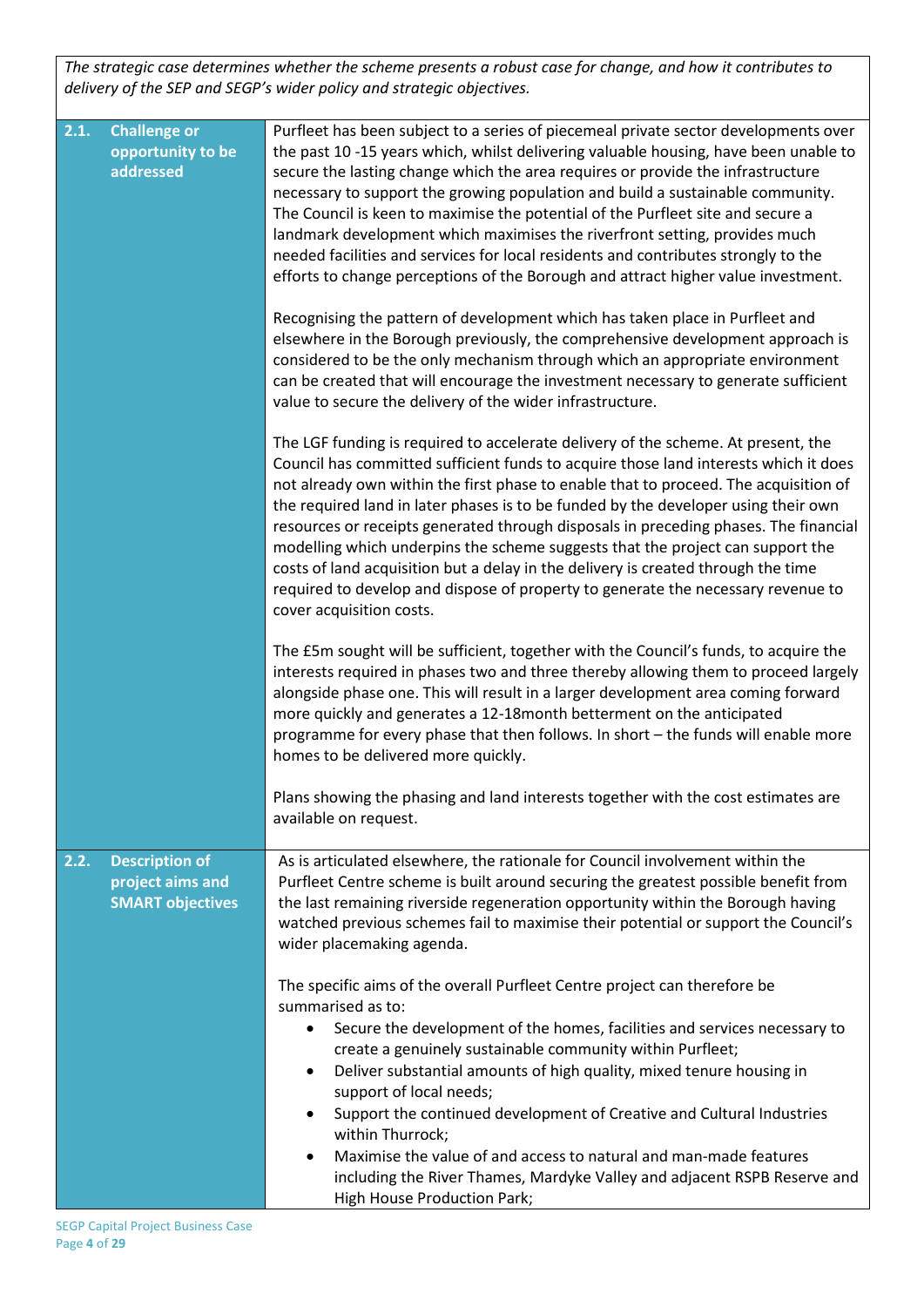| 2.3. | <b>Strategic fit (for</b>                            | Where possible, use the investment targeted at Purfleet Centre to address<br>$\bullet$<br>the historic and existing infrastructure deficiencies;<br>Maximise the local economic benefit through skills, training, employment<br>$\bullet$<br>and supply chain programmes; and<br>Maximise the value (both in economic and commercial terms) of the<br>$\bullet$<br>Council's landholding and cash investment;<br>The objective in seeking LGF funding is entirely built around the acceleration of the<br>delivery of the project. The funds sought will allow the first three phases to be<br>progressed largely in parallel, generally resulting in a 12-18 month acceleration in<br>the delivery of the aims outlined above.<br>In terms of the measurable outputs being secured through this scheme; there will<br>be 1,835 new homes which will include terrace houses, apartments and<br>maisonettes and the acceleration will allow these to be delivered earlier.<br>There will be 2,652 gross direct jobs created through development and with<br>acceleration these will be created sooner.<br>The wider effects we estimate the development to have would be to create, in the<br>central case, £28,043,407 gross value added (GVA) over the accelerated period.<br>The Purfleet Centre project is specifically highlighted within the SELEP SEP, SEGP |                           |                                                                                                                                      |       |       |       |       |                                                                                                                                                                                                                                                                                                                                                                                                                                                                                                                                                                                                                                                                                                                                                                                |                                                                                       |
|------|------------------------------------------------------|-------------------------------------------------------------------------------------------------------------------------------------------------------------------------------------------------------------------------------------------------------------------------------------------------------------------------------------------------------------------------------------------------------------------------------------------------------------------------------------------------------------------------------------------------------------------------------------------------------------------------------------------------------------------------------------------------------------------------------------------------------------------------------------------------------------------------------------------------------------------------------------------------------------------------------------------------------------------------------------------------------------------------------------------------------------------------------------------------------------------------------------------------------------------------------------------------------------------------------------------------------------------------------------------------------------------------------------------------------------------|---------------------------|--------------------------------------------------------------------------------------------------------------------------------------|-------|-------|-------|-------|--------------------------------------------------------------------------------------------------------------------------------------------------------------------------------------------------------------------------------------------------------------------------------------------------------------------------------------------------------------------------------------------------------------------------------------------------------------------------------------------------------------------------------------------------------------------------------------------------------------------------------------------------------------------------------------------------------------------------------------------------------------------------------|---------------------------------------------------------------------------------------|
|      | example, with the<br>SEP)                            | priority scheme.                                                                                                                                                                                                                                                                                                                                                                                                                                                                                                                                                                                                                                                                                                                                                                                                                                                                                                                                                                                                                                                                                                                                                                                                                                                                                                                                                  |                           |                                                                                                                                      |       |       |       |       | Growth Strategy and Thurrock Economic Growth Strategy as a transformational,                                                                                                                                                                                                                                                                                                                                                                                                                                                                                                                                                                                                                                                                                                   |                                                                                       |
|      |                                                      | The delivery of the Purfleet Centre project will have a significant, positive impact on<br>the delivery of SEGP and SELEP's priorities. As well as c.2,500 new homes the<br>scheme features an exciting employment proposal which will serve to bolster the<br>creative and cultural sector within the TGSE area alongside the already established<br>High House Production Park.                                                                                                                                                                                                                                                                                                                                                                                                                                                                                                                                                                                                                                                                                                                                                                                                                                                                                                                                                                                 |                           |                                                                                                                                      |       |       |       |       |                                                                                                                                                                                                                                                                                                                                                                                                                                                                                                                                                                                                                                                                                                                                                                                |                                                                                       |
| 2.4. | <b>Summary outputs</b><br>(3.2 will contain          |                                                                                                                                                                                                                                                                                                                                                                                                                                                                                                                                                                                                                                                                                                                                                                                                                                                                                                                                                                                                                                                                                                                                                                                                                                                                                                                                                                   |                           | These are gross impacts and include direct, indirect and induced figures                                                             |       |       |       |       |                                                                                                                                                                                                                                                                                                                                                                                                                                                                                                                                                                                                                                                                                                                                                                                |                                                                                       |
|      | more detail)                                         |                                                                                                                                                                                                                                                                                                                                                                                                                                                                                                                                                                                                                                                                                                                                                                                                                                                                                                                                                                                                                                                                                                                                                                                                                                                                                                                                                                   | 20/21                     | 21/22                                                                                                                                | 22/23 | 23/24 | 24/25 | 25/26 | 26/27                                                                                                                                                                                                                                                                                                                                                                                                                                                                                                                                                                                                                                                                                                                                                                          | <b>Totals</b>                                                                         |
|      |                                                      | Jobs                                                                                                                                                                                                                                                                                                                                                                                                                                                                                                                                                                                                                                                                                                                                                                                                                                                                                                                                                                                                                                                                                                                                                                                                                                                                                                                                                              |                           |                                                                                                                                      | 1534  | 185   | 186   | 369   | 378                                                                                                                                                                                                                                                                                                                                                                                                                                                                                                                                                                                                                                                                                                                                                                            | 2,652                                                                                 |
|      |                                                      | Homes                                                                                                                                                                                                                                                                                                                                                                                                                                                                                                                                                                                                                                                                                                                                                                                                                                                                                                                                                                                                                                                                                                                                                                                                                                                                                                                                                             |                           |                                                                                                                                      | 186   | 329   | 332   | 136   | 852                                                                                                                                                                                                                                                                                                                                                                                                                                                                                                                                                                                                                                                                                                                                                                            | 1,835                                                                                 |
|      |                                                      |                                                                                                                                                                                                                                                                                                                                                                                                                                                                                                                                                                                                                                                                                                                                                                                                                                                                                                                                                                                                                                                                                                                                                                                                                                                                                                                                                                   |                           |                                                                                                                                      |       |       |       |       |                                                                                                                                                                                                                                                                                                                                                                                                                                                                                                                                                                                                                                                                                                                                                                                |                                                                                       |
| 2.5. | <b>Planning policy</b><br>context and<br>permissions |                                                                                                                                                                                                                                                                                                                                                                                                                                                                                                                                                                                                                                                                                                                                                                                                                                                                                                                                                                                                                                                                                                                                                                                                                                                                                                                                                                   | Local Planning Authority. | planning was not an impediment to scheme delivery.<br>there is no in principle or policy objection to a large, mixed use town centre |       |       |       |       | The Purfleet Centre proposals are already enshrined within the Council's Strategic<br>Planning Policy and benefit from an Outline Planning Consent that the Council<br>secured during the competitive dialogue process to evidence to the market that<br>However, whilst PCRL's proposals will clearly benefit from the existing support<br>within Strategic Planning Policy, their current proposals are different from the<br>scheme which has consent and as a result a new outline application will need to be<br>phase of the scheme in an approach which has been discussed and agreed with the<br>Whilst the schemes are different, the Strategic Planning Policy supports a large,<br>mixed use development in this location and the extant consent gives comfort that | developed and submitted. This will be accompanied by a full application for the first |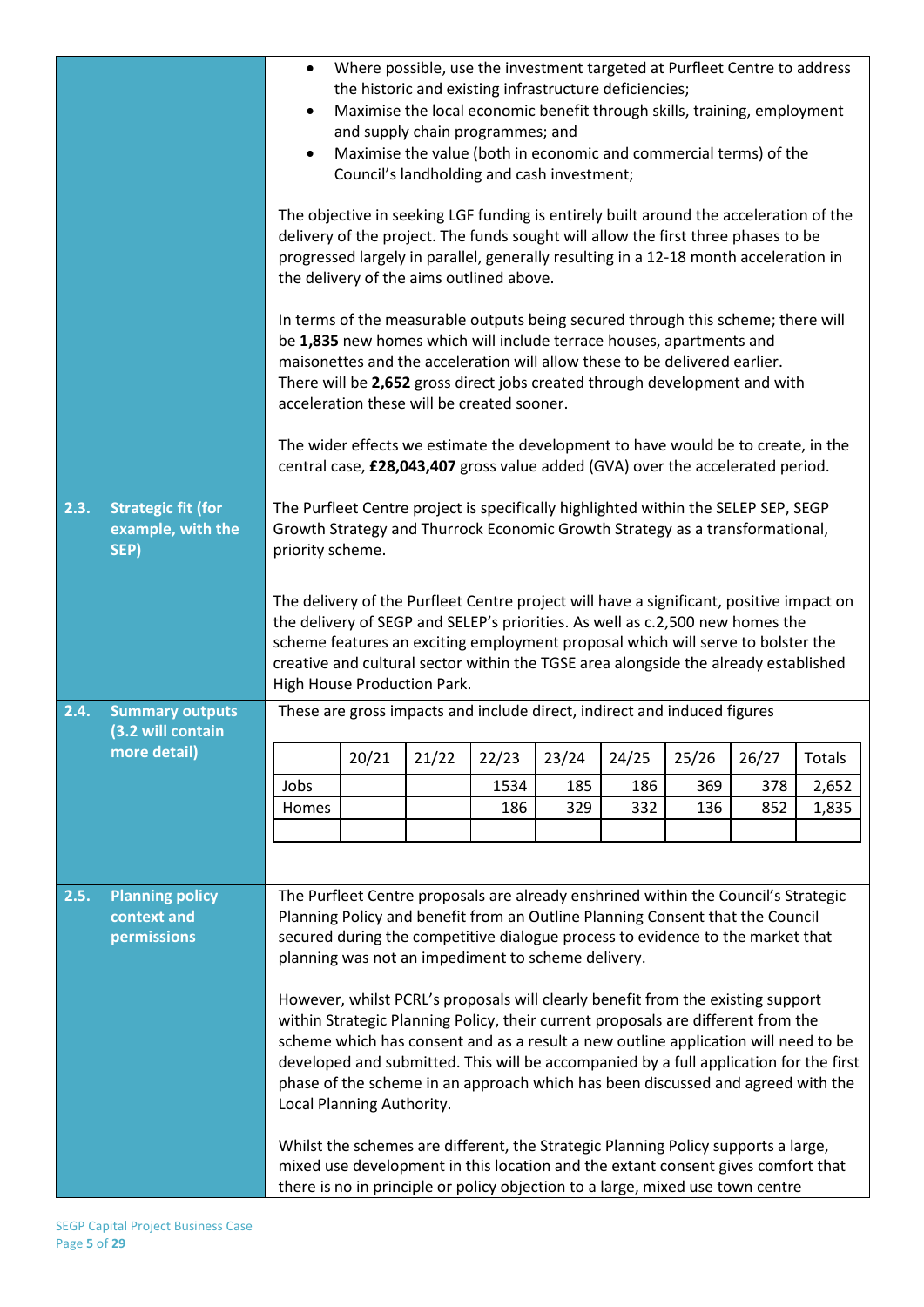|                                     | scheme. Much of the supporting documentation for the existing outline consent<br>can be used to support the new proposals.                                                                                                                                                                                                                                                                                                                                                                                                                                                                                                                                                                                                                                                                                                                                                                   |
|-------------------------------------|----------------------------------------------------------------------------------------------------------------------------------------------------------------------------------------------------------------------------------------------------------------------------------------------------------------------------------------------------------------------------------------------------------------------------------------------------------------------------------------------------------------------------------------------------------------------------------------------------------------------------------------------------------------------------------------------------------------------------------------------------------------------------------------------------------------------------------------------------------------------------------------------|
|                                     | As noted above, the PCRL team are currently reviewing the scheme masterplan and<br>working towards a programme which sees the new planning applications being<br>submitted in December 2016.                                                                                                                                                                                                                                                                                                                                                                                                                                                                                                                                                                                                                                                                                                 |
|                                     | The first round of a wide ranging public engagement/consultation programme has<br>just been completed (May 2016) which has evidenced overwhelming support for<br>the proposals from the existing community, local business and stakeholders. A<br>series of early workshops have already been held with various Council departments<br>to develop a clear understanding of the issues which statutory consultees and<br>regulatory authorities are likely to raise during the planning process. This has<br>helped support a strong convergence of views and set the project up very positively<br>for the formal planning process which will follow.                                                                                                                                                                                                                                        |
|                                     | No significant challenges to a revised planning application have been identified.                                                                                                                                                                                                                                                                                                                                                                                                                                                                                                                                                                                                                                                                                                                                                                                                            |
| <b>Delivery constraints</b><br>2.6. | The main delivery constraints in respect of a scheme of this nature typically include<br>planning, land ownership, funding and stakeholder support. Development capacity<br>would be included but has been addressed through the appointment of PCRL.                                                                                                                                                                                                                                                                                                                                                                                                                                                                                                                                                                                                                                        |
|                                     | In terms of planning, as noted above, the principle of a large, mixed use scheme in<br>this location is already enshrined within Strategic Planning Policy and the Council<br>has previously secured outline consent for a 3,000 dwelling scheme within the<br>same red line that PCRL are working to. Whilst a new set of applications/consents<br>will be needed this is not expected to represent a significant constraint on delivery<br>- the time required to secure consent is built into the programmes which underpin<br>this business case. It is anticipated that planning applications will be submitted in<br>December 2016 following an extensive pre-application process which would enable<br>consent to be granted in Spring 2017 with works commencing in earnest in Summer<br>2017. See section 2.5 above for headline outcomes on recent public engagement<br>exercises. |
|                                     | In terms of land ownership, the Council already owns 55% of the 140 acre site<br>including the vast majority (over 90%) of the land which makes up phase one. It is<br>anticipated that PCRL will commence works on the site whilst acquisitions are still<br>proceeding. To date, the Council has acquired all of the properties to date through<br>negotiation and continues to do so but ultimately it is expected that a CPO will be<br>required to either complete the acquisitions or encourage negotiated solutions. To<br>this end, the Council has already passed a first resolution to use its CPO powers and<br>is working with PCRL on the timing of any action.                                                                                                                                                                                                                 |
|                                     | The Council team has good experience of the CPO process having undertaken three<br>CPOs in recent past to deliver regeneration projects in the Borough including a new<br>Community Hospital and College Campus in Grays Town Centre. The major<br>challenges to any CPO process revolve around evidencing planning support, the<br>availability of sufficient funding to deliver the ultimate project and an<br>overwhelming public benefit.                                                                                                                                                                                                                                                                                                                                                                                                                                                |
|                                     | It is anticipated that the Council will make the second resolution (which formally<br>commences CPO proceedings) following the grant of planning consent - thereby<br>addressing the planning challenge.                                                                                                                                                                                                                                                                                                                                                                                                                                                                                                                                                                                                                                                                                     |
|                                     | The availability of funding will need to be evidenced at the time of any public                                                                                                                                                                                                                                                                                                                                                                                                                                                                                                                                                                                                                                                                                                                                                                                                              |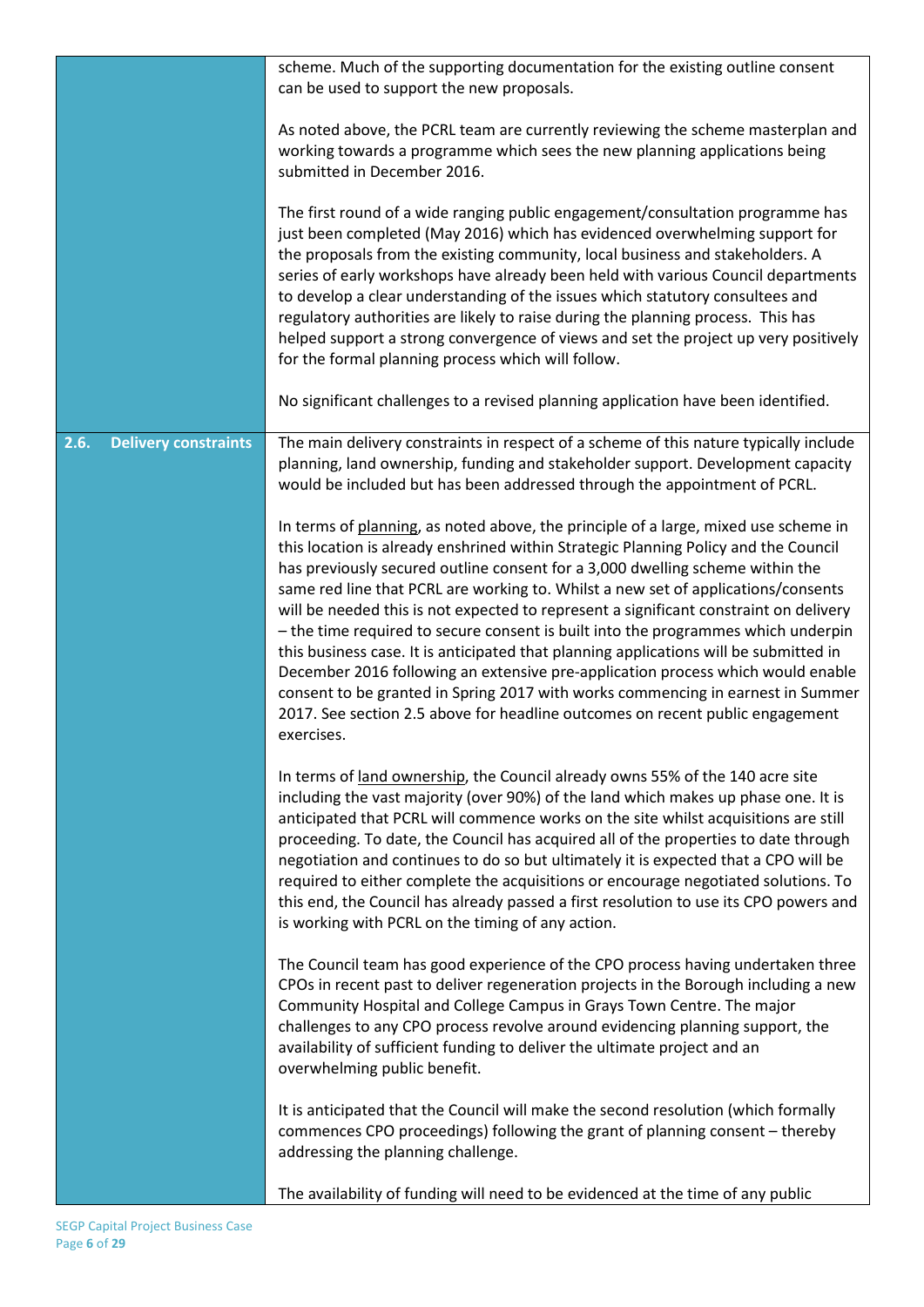|                                                   | inquiry and has been a key determinant in the selection and appointment of PCRL.<br>As noted elsewhere, the in funding being brought in by PCRL is sufficient to<br>complete enough of phase one to start securing senior debt which can then be<br>drawn down to complete the development. This approach has been well tested in<br>other CPOs across the country and has been found to be sound. It is not therefore<br>considered to represent a significant risk.                                                                                                                                                                                                                                                                                                                                                                                                            |
|---------------------------------------------------|----------------------------------------------------------------------------------------------------------------------------------------------------------------------------------------------------------------------------------------------------------------------------------------------------------------------------------------------------------------------------------------------------------------------------------------------------------------------------------------------------------------------------------------------------------------------------------------------------------------------------------------------------------------------------------------------------------------------------------------------------------------------------------------------------------------------------------------------------------------------------------|
|                                                   | The overwhelming public benefit will again have to be proven at the time of any<br>public inquiry, but given the nature of the scheme and the facilities and services<br>which are being provided there is not considered to be any significant risk in<br>preparing a suitably robust case to evidence this point.                                                                                                                                                                                                                                                                                                                                                                                                                                                                                                                                                              |
|                                                   | The time required to undertake and complete a CPO - including any time required<br>to go through arbitration to determine land value $etc$ – is built into the project<br>programme.                                                                                                                                                                                                                                                                                                                                                                                                                                                                                                                                                                                                                                                                                             |
|                                                   | It is anticipated as a result of discussions to date that the interests which are to be<br>acquired through the additional £5m can be completed through negotiation<br>without the need to undertake a CPO.                                                                                                                                                                                                                                                                                                                                                                                                                                                                                                                                                                                                                                                                      |
|                                                   | In terms of funding, PCRL has secured around through an equity investor<br>which is sufficient, alongside the Council's funding to support the upfront<br>infrastructure costs. This funding, whilst relatively small, is critical to the overall<br>project as it is the hardest to secure - with infrastructure not typically generating a<br>return to investors. This funding will deliver the development platforms upon which<br>residential and commercial property can be built and it is anticipated that this will<br>initially be funded through senior debt and then, as the scheme gets going, a mix of<br>senior debt and recycled receipts. There are not expected to be any challenges to<br>securing senior debt at this time.                                                                                                                                  |
|                                                   | The scheme enjoys high level of Stakeholder support. Within the Council the<br>proposals have always enjoyed cross-party support and significant work has been<br>done to secure the support of the existing Purfleet community with around 40<br>residents already committing their time to join a Community Design Panel which<br>will support the development of the masterplan. Statutory Consultees have been<br>routinely updated as the project has progresses and no in principle concerns have<br>been raised although the planning process will formalise that position. The only<br>likely opposition is expected to come from the existing occupiers of the<br>development site - particularly those on land that the Council does not currently<br>own. This will need to be managed as the project progresses and is to be expected<br>in a scheme of this nature. |
| 2.7.<br><b>Scheme</b><br>dependencies             | There are no dependencies which are not already covered within the delivery<br>constraints section above. The most notable dependency is probably planning.                                                                                                                                                                                                                                                                                                                                                                                                                                                                                                                                                                                                                                                                                                                      |
| <b>Scope of scheme</b><br>2.8.<br>and scalability | The scope of the scheme is broadly summarised above $-$ it incorporates site<br>assembly, infrastructure and remediation and development to deliver a new town<br>centre featuring c.2,500 new homes and a 600,000sqft film and television studio<br>together with local services and facilities (school, GP surgery, shops etc.) and<br>leisure/cultural uses.                                                                                                                                                                                                                                                                                                                                                                                                                                                                                                                  |
|                                                   | The scheme as a whole is not readily scalable. The funds sought through LGF are to<br>support acceleration of delivery. Without the funds the outputs would still<br>ultimately be delivered but over an extended timescale.                                                                                                                                                                                                                                                                                                                                                                                                                                                                                                                                                                                                                                                     |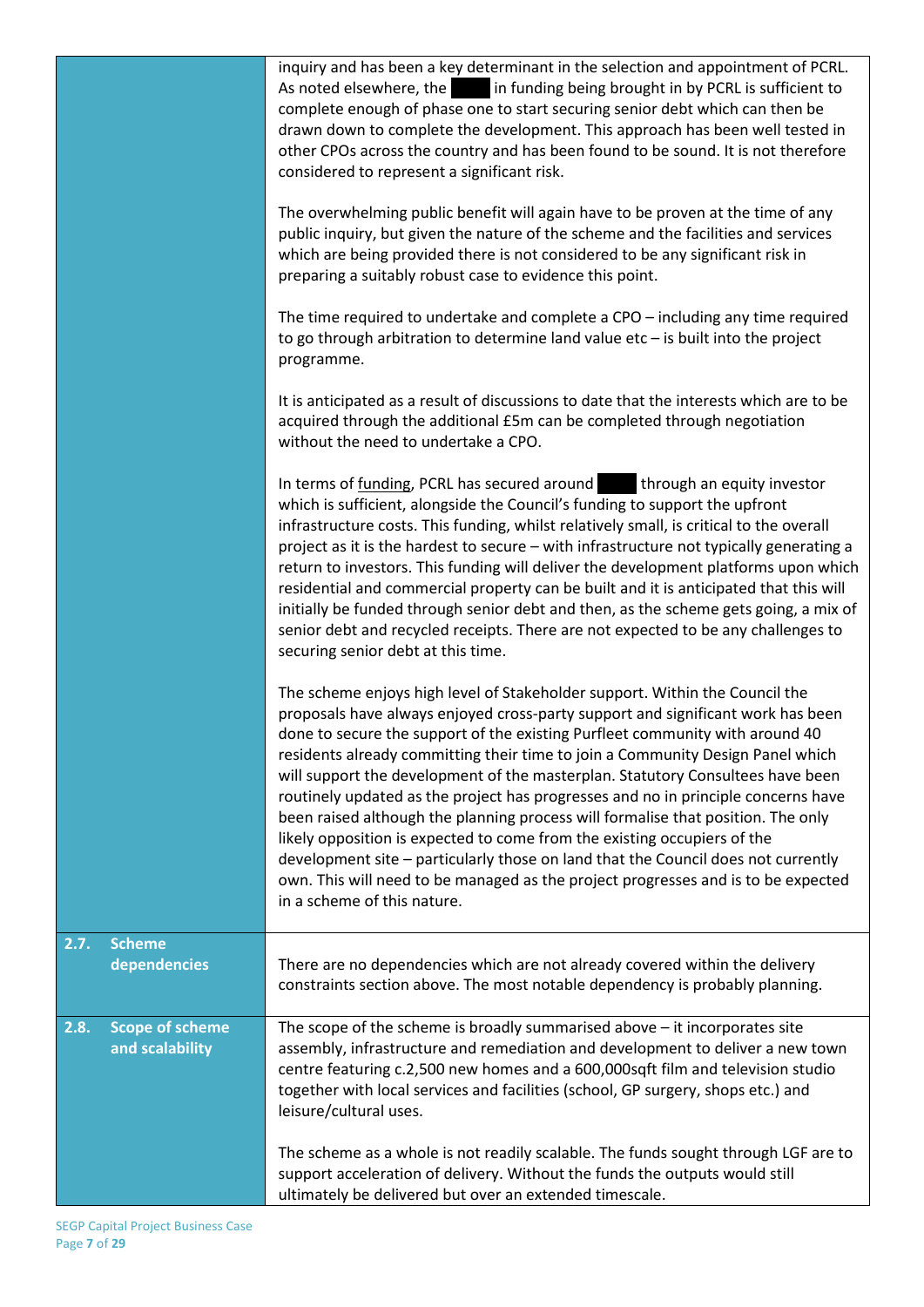| 2.9. | <b>Options if funding is</b><br>not secured | The stated aim in seeking LGF funds is to secure a 12-18 month acceleration in the<br>delivery of the project and therefore the wider objectives (homes/jobs etc). As is<br>noted elsewhere, without the LGF funds it is anticipated that the outputs will still be<br>secured but at a slower rate. The options consideration therefore focuses on the<br>alternative routes through which the £5m in upfront funding would be secured.                                 |
|------|---------------------------------------------|--------------------------------------------------------------------------------------------------------------------------------------------------------------------------------------------------------------------------------------------------------------------------------------------------------------------------------------------------------------------------------------------------------------------------------------------------------------------------|
|      |                                             | <b>Option 1-</b> Do not provide additional funds (do nothing)                                                                                                                                                                                                                                                                                                                                                                                                            |
|      |                                             | As noted above, without the additional funds it is likely that the outputs will still be<br>delivered but over an extended timescale.                                                                                                                                                                                                                                                                                                                                    |
|      |                                             | The base financial model for the project anticipates that the Council's funds will be<br>used to secure the remaining land interests within Phase One, thereafter it is<br>anticipated that the receipts generated through the development and sale of<br>property will provide the £5m now sought. Clearly, securing the funds through the<br>LGF will enable this acquisition activity to be undertaken earlier and this is where<br>the acceleration is secured from. |
|      |                                             | There is considered to be a greater risk that the outputs would not be secured<br>because of the need to generate receipts to fund land acquisition which generates a<br>further dependency.                                                                                                                                                                                                                                                                             |
|      |                                             | Whilst this option is not the preferred option, it cannot be completely discounted<br>as it would be the fall back in the event that LGF funds are not secured. There<br>would however be a loss of economic benefit (against a very strong cost-benefit<br>ratio) without the proposed acceleration.                                                                                                                                                                    |
|      |                                             | Option 2- Secure the additional funds through alternative sources                                                                                                                                                                                                                                                                                                                                                                                                        |
|      |                                             | The most likely alternative source of additional funds is through the Council or the<br>Developer. Both options have been considered and discounted.                                                                                                                                                                                                                                                                                                                     |
|      |                                             | The Council is already investing £17m within the first phase of the scheme at risk<br>which has been raised through prudential borrowing. The Council is unwilling to<br>take out further borrowing at this stage because of the impact of further debt<br>repayments on the Council's Medium Term Financial Strategy and its ability to<br>undertake other capital works.                                                                                               |
|      |                                             | The Developer has undertaken to provide up to<br>to support the delivery of the<br>first phase of the project which is sufficient to bring forward sufficient development<br>to then secure senior debt.                                                                                                                                                                                                                                                                 |
|      |                                             |                                                                                                                                                                                                                                                                                                                                                                                                                                                                          |
|      |                                             | Outside of these two options, both have which have been ruled out, there are not<br>considered to be any immediately available alternative funding routes for the<br>additional funds.                                                                                                                                                                                                                                                                                   |
|      |                                             | <b>Option 3</b> – Secure the LGF funds (preferred option)<br>As noted above, the £5m sought enables the early acquisition of land interests<br>within phases two and three and secures accelerated delivery of the whole project<br>beyond phase one. This is the preferred option.                                                                                                                                                                                      |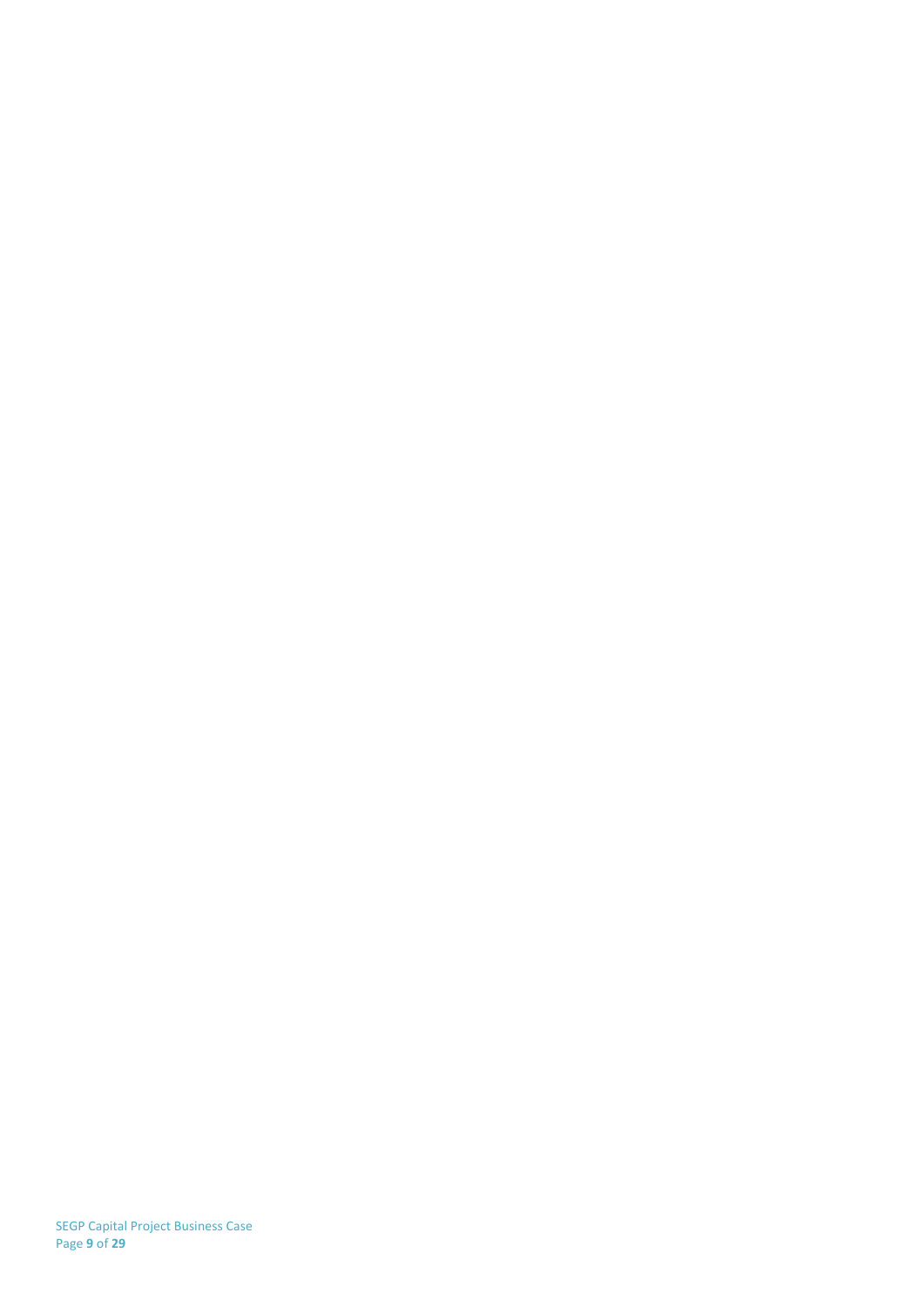## **3. ECONOMIC CASE**

*The economic case determines whether the scheme demonstrates value for money. It presents evidence on the impact of the scheme on the economy as well as its environmental, social and spatial impacts. For projects requesting over £5m of SEGP directed funding, a full economic appraisal should be undertaken and supplied alongside this application form.*

| 3.1. | Impact            | <b>Routes to impact</b>                                                                                                                                                                                                                                                                                                                                                                                                                                                                                                                                                                |
|------|-------------------|----------------------------------------------------------------------------------------------------------------------------------------------------------------------------------------------------------------------------------------------------------------------------------------------------------------------------------------------------------------------------------------------------------------------------------------------------------------------------------------------------------------------------------------------------------------------------------------|
|      | <b>Assessment</b> | The proposed development will impact the economy through job creation, new homes and<br>economic activity.                                                                                                                                                                                                                                                                                                                                                                                                                                                                             |
|      |                   | Jobs will be created through both private and public sector activity within the<br>development, including through the 15,000 sqft cinema, a care home with 40-60 beds, 13<br>retail/café/bar units, the Media hub with over 170,000 sqft of production offices and<br>studios and a 180 bedroom 4* hotel. These combined are expected to create 907 direct<br>gross jobs in a full time equivalent (FTE) basis.                                                                                                                                                                        |
|      |                   | The development will also include 1,835 new homes, in response to significant identified<br>demand for housing.                                                                                                                                                                                                                                                                                                                                                                                                                                                                        |
|      |                   | The impacts of each of the individual developments has been assessed separately, and<br>each is considered as a different site. As recommended in the HCA 'Employment Densities<br>Guide: $2^{nd}$ edition' <sup>1</sup> , for the sites which include both residential and commercial<br>developments only the impacts from the commercial development have been included.<br>This avoids double counting of impacts. The developments involving only housing are<br>expected to generate a total of 1,118 gross FTE jobs themselves though additional<br>spending in the local area. |
|      |                   | As well as the direct jobs created through the commercial development, and through the<br>housing developments, there are also indirect and induced effects generated as a result of<br>this activity. Direct jobs relate to those jobs created directly from the economic activity<br>generated through the development; indirect jobs are those that are generated through<br>the activities in the supply chain of the developments; and induced effects are those which<br>take place due to spending by employees on goods and services within the local area.                    |
|      |                   | As per HM Treasury Green Book guidance on economic appraisal <sup>2</sup> , both indirect and<br>induced effects have been included in the project impact assessment. Inclusion of these<br>impacts bring the gross jobs impact to 2,652.                                                                                                                                                                                                                                                                                                                                              |
|      |                   | There will also be further impacts generated through the construction jobs and economic<br>activity generated in the build phase of the development. However, as these are only<br>temporary impacts, they have not been included in the impact assessment or value for<br>money calculations.                                                                                                                                                                                                                                                                                         |
|      |                   | The job creation reflects economic activity in the local economy generated by the<br>development, in the form of gross value added (GVA). Based on the estimated direct,                                                                                                                                                                                                                                                                                                                                                                                                               |

<span id="page-9-1"></span> $1$  [https://www.gov.uk/government/publications/employment-densities-guide,](https://www.gov.uk/government/publications/employment-densities-guide) this assumption has not been amended by the 3<sup>rd</sup> edition

<span id="page-9-0"></span>SEGP Capital Project Business Case <sup>2</sup> https://www.gov.uk/government/publications/the-green-book-appraisal-and-evaluation-in-central-governent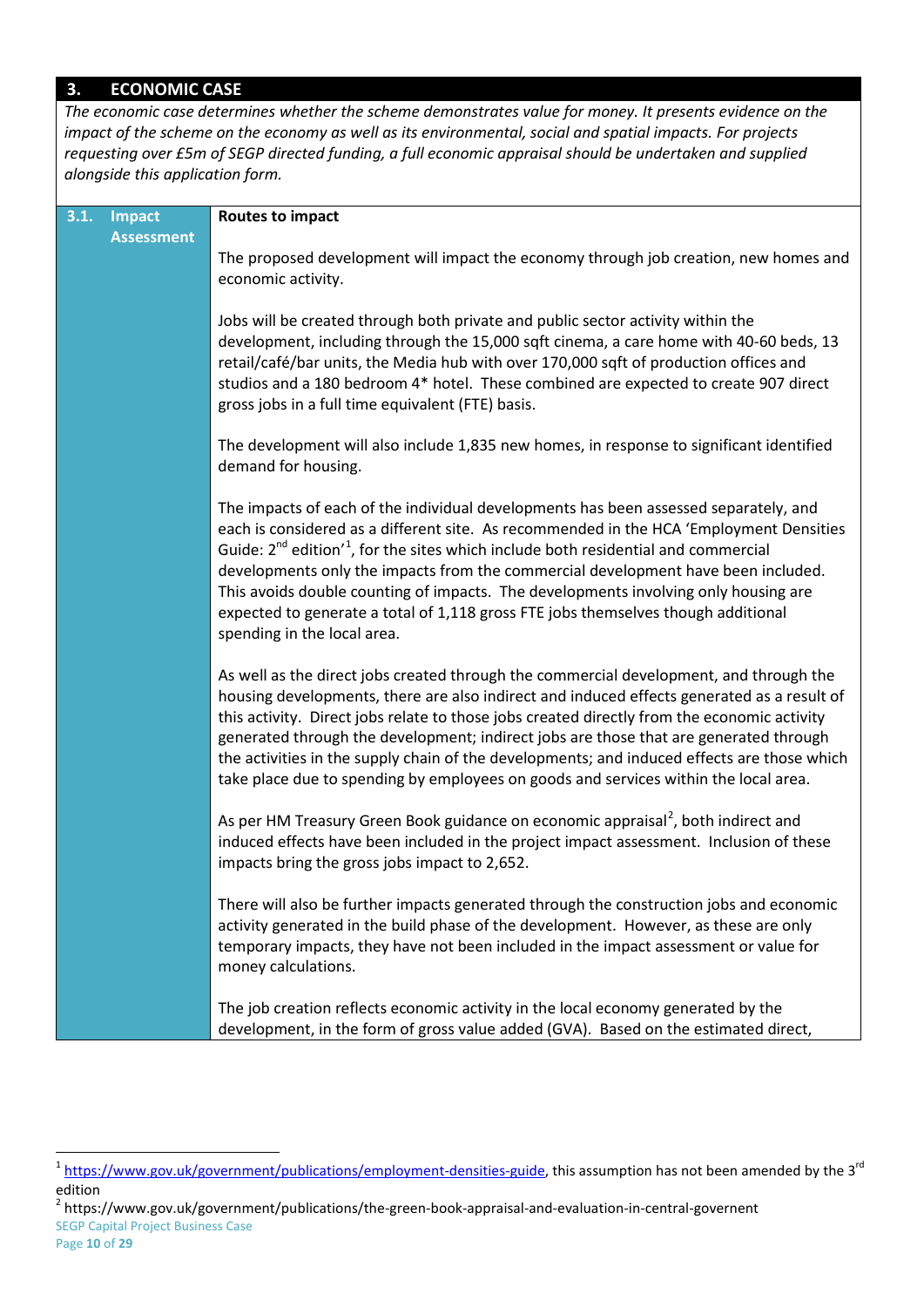| indirect and induced employment impacts, the gross GVA impact on the economy has been<br>estimated at £1,077 million in real net present value (NPV) $^3$ terms assuming that each<br>development has a lifetime of 20 years <sup>4</sup> from when it is fully operational, i.e. all effects<br>have been measured from when sales are estimated to be completed. In addition to which<br>all benefits estimated have been brought into real terms, i.e. adjusted for inflation, using<br>the Bank of England's 2% inflation target as the estimated inflation as per Green Book<br>guidance <sup>5</sup> . |
|--------------------------------------------------------------------------------------------------------------------------------------------------------------------------------------------------------------------------------------------------------------------------------------------------------------------------------------------------------------------------------------------------------------------------------------------------------------------------------------------------------------------------------------------------------------------------------------------------------------|
| <b>Net impacts</b>                                                                                                                                                                                                                                                                                                                                                                                                                                                                                                                                                                                           |
| The figures above represent the total gross impact on the economy assuming that none of<br>the activity would go ahead without the grant.                                                                                                                                                                                                                                                                                                                                                                                                                                                                    |
| However, to obtain a true reflection of the value for money of the project, in terms for the<br>grant funding requested, it is important to understand the net impact of the project. This<br>is the additional economic impact and benefits, over and above what would be delivered<br>without the requested grant funding. To do this, the gross impacts must be adjusted to<br>take into account what would be delivered without this project receiving Government<br>support.                                                                                                                            |
| In this case, the requested grant funding will accelerate, rather than enable the project.<br>The grant requested will be used to purchase the remaining land required for phase 2 and<br>3, currently not held by the council, to allow these phases to progress, and to unlock<br>subsequent phases sequentially. If the grant were not received, the private development<br>partner would have to find the funds to purchase the land. To do so, they would need to<br>wait for revenues to be achieved from Phase 1, resulting in delays to the remaining phases.                                        |
| In order to value the additional impacts from the acceleration of the project, the NPV <sup>6</sup> of<br>impacts has been assessed over a 20 year period for both the accelerated and non-<br>accelerated scenarios. The net impact of the accelerated project has been calculated by<br>deducting the NPV over 20 years for the non-accelerated case from the NPV over 20 years<br>for the accelerated case.                                                                                                                                                                                               |
| For example, phase 2 will be completed 1.2 years earlier because of the grant. Thus, the<br>NPV of GVA impacts generated from the development has been measured over 20 years<br>starting from September 2022, when the development will be completed based on the<br>accelerated case, while the NPV of GVA impacts generated from the development in the<br>non-accelerated case has been measured over 20 years starting from December 2023,<br>when the development would be completed based on the non-accelerated case. The net<br>impact has been calculated by subtracting one from the other.       |
| Phase 1 has not been included in the analysis as the land has been secured and it would<br>continue at the accelerated pace with or without the £5 million grant.                                                                                                                                                                                                                                                                                                                                                                                                                                            |

<sup>&</sup>lt;sup>3</sup> The approach used to calculate the impact and value for money of the project is in compliance with HMT Green Book guidance, and all of the GVA effects have been discounted, using 3.5% discount rate as per HMT Green Book guidance, and summed across the 20 years.

<span id="page-10-0"></span><sup>4</sup> This is a standard assumption for development projects.

<span id="page-10-1"></span><sup>&</sup>lt;sup>5</sup> A blanket 2% has been applied as benefits are not assumed to accrue in industries with high expected price rises, such as technology.

<span id="page-10-3"></span><span id="page-10-2"></span> $6$  The approach used to calculate the impact and value for money of the project is in compliance with HMT Green Book guidance, and all of the GVA effects have been discounted, using 3.5% discount rate as per HMT Green Book guidance, and summed across the 20 years in both accelerated and non-accelerated cases.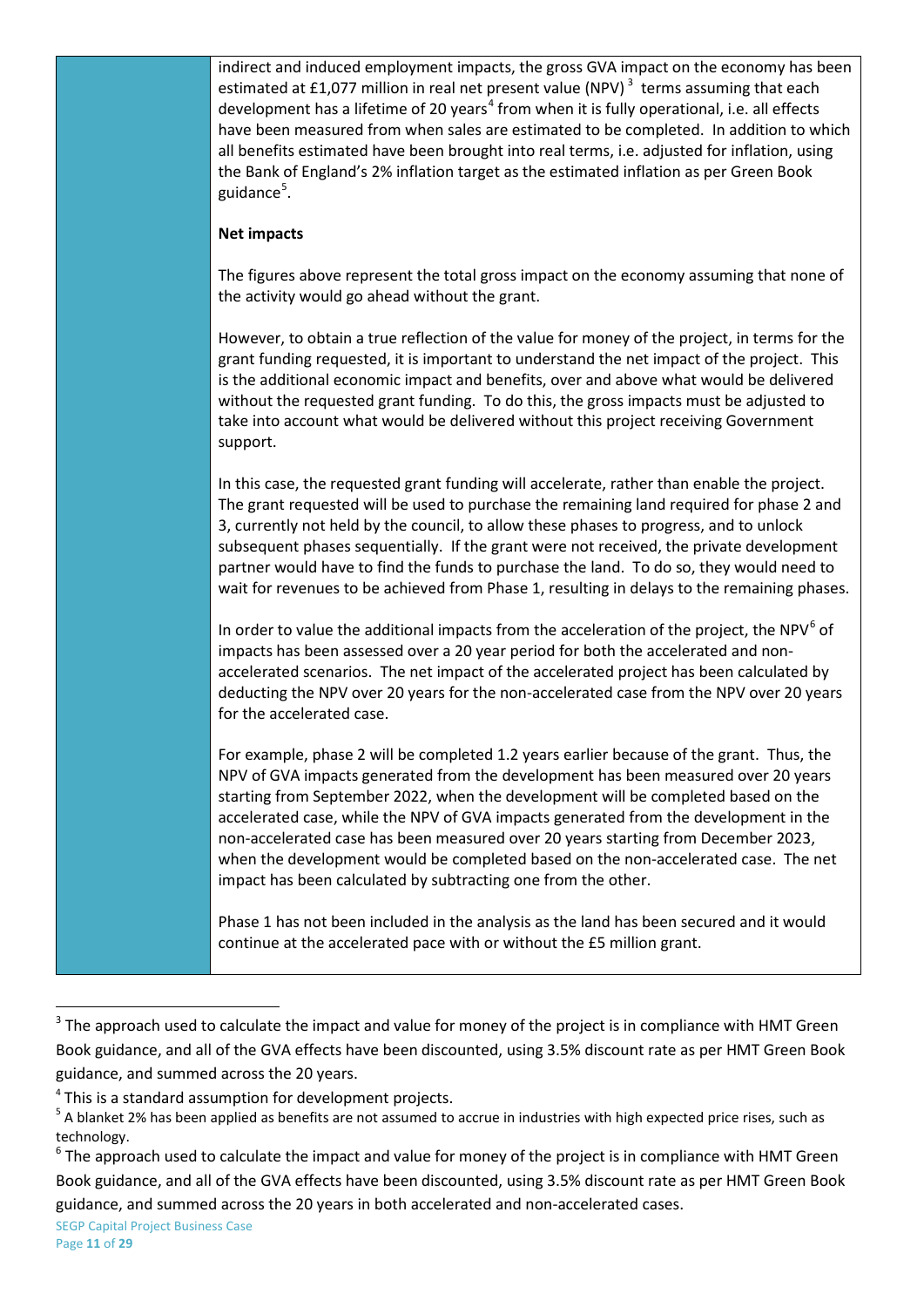This calculation adjusts for the deadweight of the project in relation to the grant funding. However, there are other elements of additionality which need to be taken into account in order to calculate an estimate of the net additional impacts, namely leakage, displacement and substitution<sup>[7](#page-10-3)</sup>. These concepts are discussed further in Section 3.5.

For the central case, we have used guidance and figures from the Department of Business Innovation and Skills (BIS) 'Research to improve the assessment of additionality' from 2009. The mean figure for capital projects at the regional level was used for all developments except for the media centre which was assumed to have lower additionality due to higher leakage and displacement due to the specialised nature of its employment. For all developments, except the media centre, the central case of additionality, excluding deadweight which is accounted for separately through assessment of the accelerated element of the project only, is 55%. For the media centre it is assumed to be 45%.

## **Summary of net results**

| Positive impacts (inc. jobs & | Negative impacts                            |
|-------------------------------|---------------------------------------------|
| homes)                        |                                             |
| 1,392 jobs faster             | Increased pressure on local public services |
| 1,835 new homes faster        | Displacement of activity from other areas   |
| £28,043,407 NPV GVA           |                                             |

This gives a **benefit-cost ratio (BCR) of 5.6:1,** for the amount of grant requested. This means that for every £1 of SELEP grant funding the project is expected to deliver **£5.60** of benefits.

The **cost per net man year of employment[8](#page-11-0) for grant requested is £2,406**.

The BCR and cost per net man year of employment have been calculated against the grant requested. This is because the calculated benefits are those that accrue in the accelerated period only, not the benefits of the entire development, as this is the period of delivery attributable to the grant requested.

<span id="page-11-1"></span><span id="page-11-0"></span>

SEGP Capital Project Business Case <sup>7</sup> These are defined and discussed further in section 3.5<br><sup>8</sup> Using the average time of acceleration weighted by the proportion of jobs created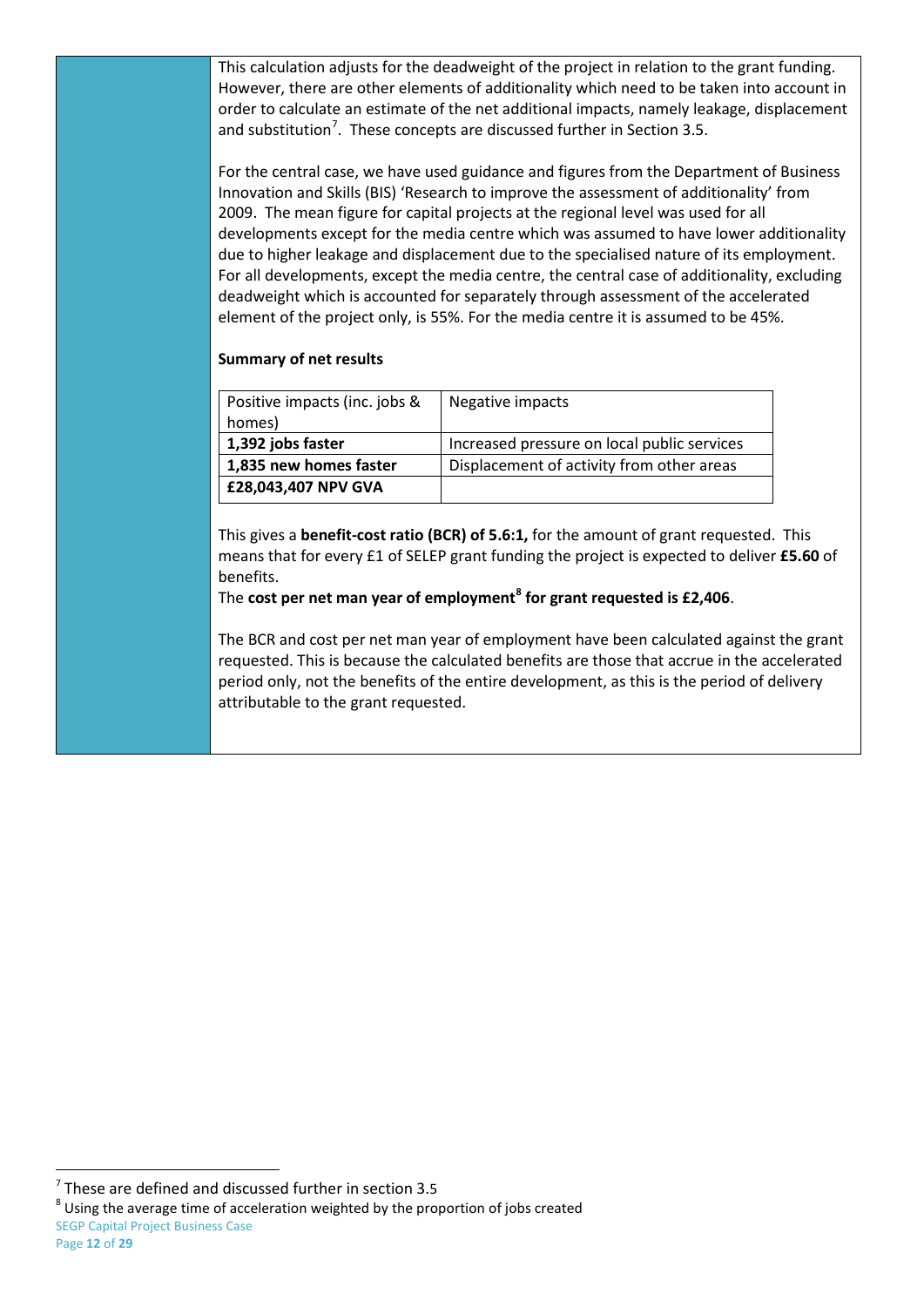**3.2. Outputs** Details of each development's job and home creation are listed below.

Gross Jobs:

|                 | Direct jobs | Indirect and<br>induced jobs | Total jobs |
|-----------------|-------------|------------------------------|------------|
| Cinema          | 6           | 3                            | 9          |
| Care home       | 30          | 17                           | 47         |
| Retail/café/bar | 469         | 169                          | 638        |
| Media hub       | 312         | 399                          | 711        |
| Hotel           | 90          | 39                           | 129        |
| New residents   |             | 1,118                        | 1,118      |
| Total           |             |                              | 2,652      |

Homes:

| Phase    | <b>New</b> | Total |
|----------|------------|-------|
| Phase 2  | 186        | 186   |
| Phase 4a | 264        | 264   |
| Phase 4b | 65         | 65    |
| Phase 5  | 332        | 332   |
| Phase 6  | 136        | 136   |
| Phase 7  | 115        | 115   |
| Phase 8  | 287        | 287   |
| Phase 9  | 450        | 450   |
| Total    | 1,835      | 1,835 |

These figures represent the total employment and housing impact of the project as a whole. The grant funding requested will not bring about these impacts, per se, but will allow them to be achieved more quickly.

The methodology used to calculate the gross impact of the commercial development in phases 2 and 3 is as follows:

- For direct jobs, the *HCA Employment Densities Guide 3<sup>rd</sup> edition 2015* was used for the gross area of each type of development.
- Where there were no appropriate estimates available, alternative methods were used:
	- o information on the employment for the Community hall and bus station were not provided and are expected to be very low and, therefore, have not been included;
	- o the care home employment is estimated to be 30-40 FTE, based on Kyanite Consulting estimates, the analysis has been conducted using the conservative estimate of 30; and
	- o the media hub job figure, of 312 jobs, was based on estimates by Kyanite Consulting established by looking at how many people it would require to operate and service the site.
- For indirect jobs, the Office for National Statistics (ONS) employment multipliers were applied using relevant Standard Industry Classification (SIC) code for the activity undertaken. The following assumptions have been made:
	- o cinema, SIC code 90 'Creative, arts and entertainment services';
	- o care home, SIC code 87 'Social care services';
	- o retail/café/bar, SIC code 56 'Food and beverage serving services';
	- o media centre, SIC code 59 'Motion picture, video and TV programme production services, sound recording & music publishing & programming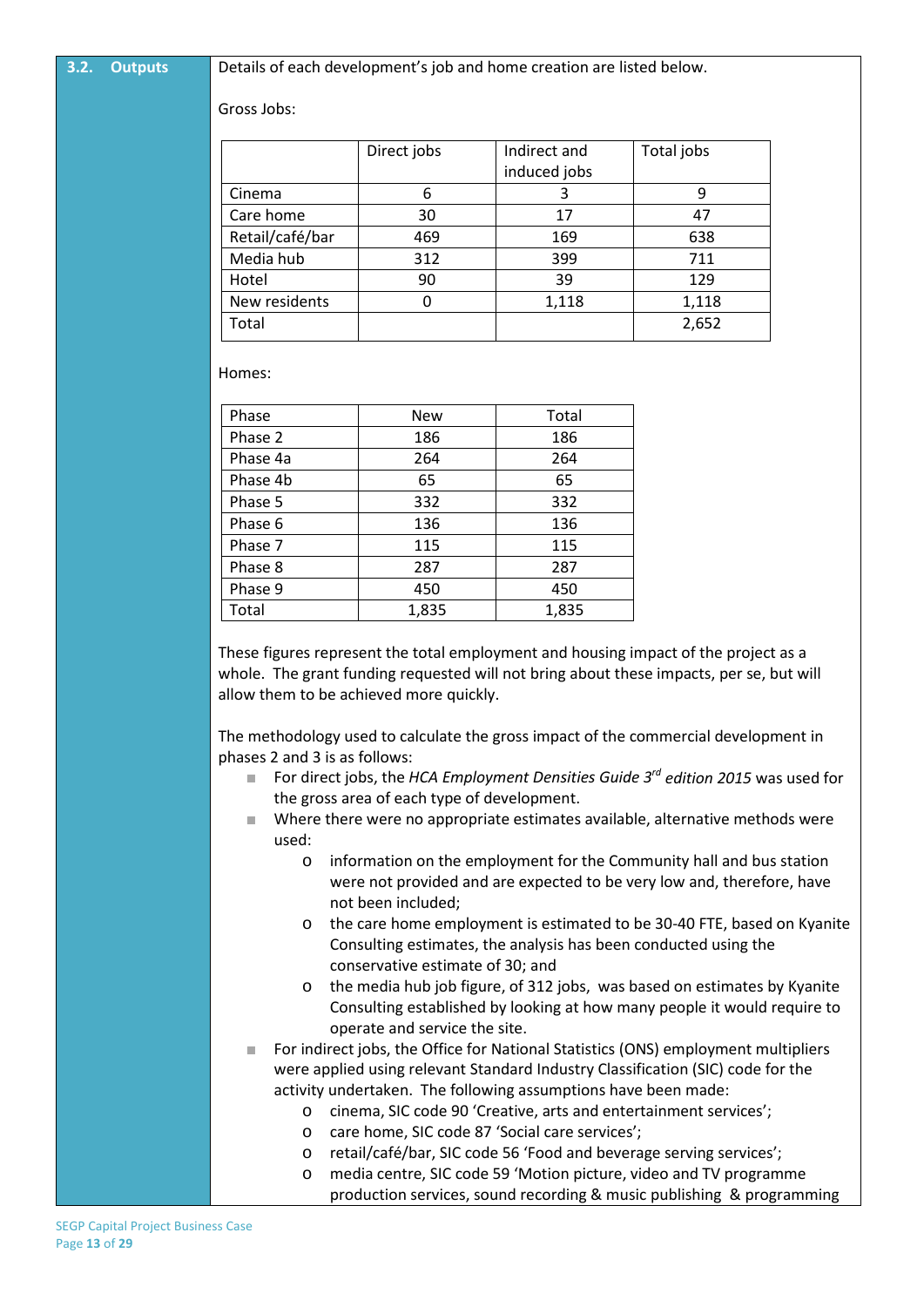|                                                 | and broadcasting services'; and<br>hotel, SIC code 55 'Accommodation services'.<br>$\circ$<br>Similarly, for the induced employment effects the Scottish government Type I and<br>Type II multipliers were applied, using the relevant SIC code, as above.<br>Direct GVA impacts were estimated using ONS values for the average GVA per<br>×<br>employee for the relevant SIC code, as above. These averages were applied to the<br>direct employment impacts to estimate the direct GVA impact.<br>For the indirect and induced GVA, ONS GVA multipliers were applied to the direct<br>×<br>GVA impacts based on the relevant SIC code for the activity.<br>The methodology used to calculate the gross impact of the residential development in |
|-------------------------------------------------|----------------------------------------------------------------------------------------------------------------------------------------------------------------------------------------------------------------------------------------------------------------------------------------------------------------------------------------------------------------------------------------------------------------------------------------------------------------------------------------------------------------------------------------------------------------------------------------------------------------------------------------------------------------------------------------------------------------------------------------------------|
|                                                 | phases 4-9 is as follows:<br>For each phase, the increase in the number of residents was calculated using<br>information on the number of bedrooms being delivered, and figures from the<br>2011 census for Thurrock which identified the average residents per bedroom, of<br>1.096. This average was multiplied by the average number of bedrooms per new<br>home to give residents per home and then by the number of homes for the total<br>resident increase.                                                                                                                                                                                                                                                                                 |
|                                                 | The employment impact from the additional housing was estimated using the HCA<br>$\mathcal{L}_{\mathcal{A}}$<br>Employment Densities Guide, 3 <sup>rd</sup> edition 2015. This sets out the recommended<br>assumption that for every 1,000 new residents there will be 150 jobs created<br>through additional spending on goods and services in the area. This represents the<br>induced employment impact from the housing developments.<br>To calculate the induced GVA impact of the new residents, the average GVA per<br>$\mathcal{L}_{\mathcal{A}}$<br>head for Thurrock from 2014, sourced from the ONS, was multiplied by the<br>induced employment figure.                                                                                |
| <b>Wider</b><br>3.3.<br>benefits                | There will be additional economic and social impacts that are not quantifiable such as:<br>health benefits to the community from the health centre and care home;<br>a.<br>image/perception benefits through the change in profile of Purfleet and Thurrock<br>$\mathcal{L}_{\mathcal{A}}$<br>as a whole; and<br>improved wellbeing, community spirit and levels of safety as a result of public<br>$\mathcal{L}_{\mathcal{A}}$<br>realm improvements.                                                                                                                                                                                                                                                                                             |
| <b>Standards</b><br>3.4.                        | PCRL have committed to a range of standards in the development and delivery of the<br>project. For commercial accommodation they have target BREEAM Excellent. For the<br>residential accommodation there is no longer a formal standard or measure following the<br>abolition of the Code for Sustainable Homes. However, PCRL are considering the scope to<br>build to Lifetime Homes standards and have committed to a range of sustainable<br>technologies including on-site energy production and SUDs.                                                                                                                                                                                                                                       |
| <b>Value for</b><br>3.5.<br>money<br>assessment | In Section 3.4, we have set out the intended impacts and outputs from the project.<br>In terms of assessing the value for money, there must be adjustments made for the level of<br>additionality.                                                                                                                                                                                                                                                                                                                                                                                                                                                                                                                                                 |
|                                                 | Additionality comprises of deadweight, displacement, substitution and leakage.<br>Deadweight refers to the extent to which the project would go ahead, in full or in<br>part, without public intervention.<br>Deadweight has been accounted for by deducting the non-accelerated NPV<br>O<br>of GVA from the accelerated case.<br>Displacement refers to the extent to which an activity resulting from the project                                                                                                                                                                                                                                                                                                                                |
|                                                 |                                                                                                                                                                                                                                                                                                                                                                                                                                                                                                                                                                                                                                                                                                                                                    |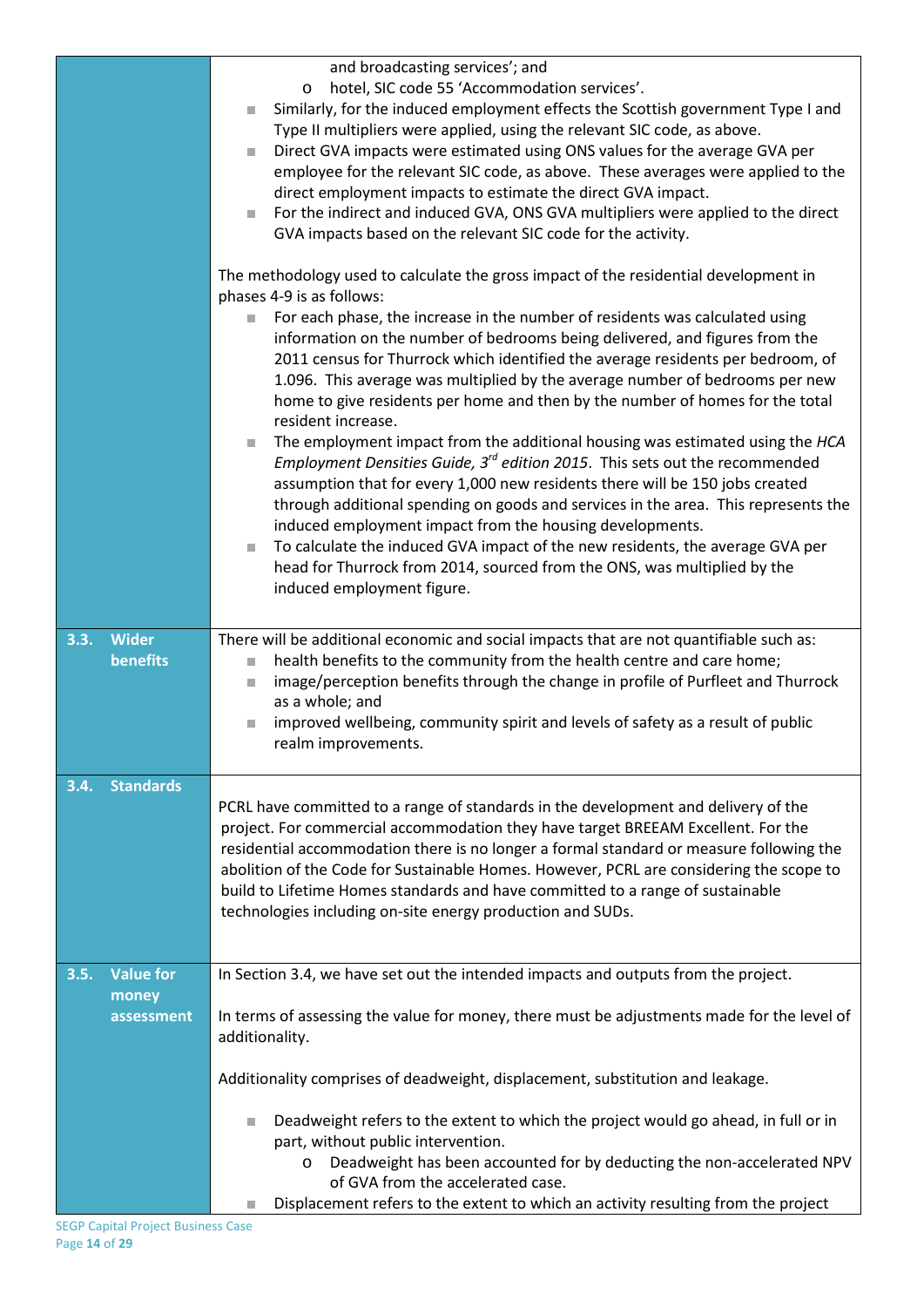displaces other activity in the economy.

- o There is evidence from the Thurrock Retail Study from 2012 of excess demand for comparison and convenience retail. Since then, no substantial developments have met this demand. This excess demand will limit the extent of displacement in the retail sector. However, some displacement is still likely to occur in the retail/bar/café offer as some of the spending at the new shops and restaurants would have otherwise have been spent elsewhere.
- o The Thurrock Strategic Housing Market Assessment (SHMA) of 2013 identified the need for 960 additional houses per annum. This project will deliver far less than this requirement and, therefore, housing market displacement is not expected to be significant.
- o Overall, there is evidence of latent demand for the proposed developments and, therefore, displacement is not expected to be unusually high. The estimated displacement for this project is based on the *BIS 'Research to improve the assessment of additionality' guide* for this kind of development at a region level. This gives a central case of 36% displacement which has been applied to all developments except the media hub.
- o The media sector is a growing sector and there is evidence from local sector assessments that current provisions do not have the capacity to meet demand. Product market displacement is, therefore, expected to be limited. However labour market displacement may be higher than for the other elements of the development due to the more specialist skills required for the media hub, which means the jobs are more likely to be filled by those currently in employment and therefore the net employment impact will be lower. We have therefore applied a higher estimate of 45%, equating to the average figure plus the 95% confidence interval.
- Substitution refers to a change in behaviour or activity in order to benefit from support.
	- o Substitution is likely to be limited in this type of development, as the provision of the grant is not expected to change behaviours. However, as with displacement, the level of substitution assumed is in line with BIS benchmarks, with a central case for all of the developments at a regional level of 4%.
- Leakage refers to the proportion of benefits which fall outside the target area.
	- o For this project, there is expected to be no leakage at the national level but there is expected to be leakage at the regional level in regards to jobs being filled by those from outside the area and that some suppliers to businesses will not be in the area and thus the indirect and induced effects will fall outside the area.
	- o The average leakage for this type of development at a regional level from the BIS paper is 10%, which has been applied for all developments except the media hub.
	- o The media hub may be associated with higher levels of leakage due to specialist nature of some of the skills required meaning that talent is more likely to be sourced from outside the area. We have therefore applied a higher estimate of 16%, equating to the average figure plus the 95% confidence interval.

These assumptions lead to an overall additionality of the accelerated benefits of 55% for all developments except the media hub which for which we have assumed additionality of 45%.

The '*Supporting public service transformation: cost benefit analysis guidance for local*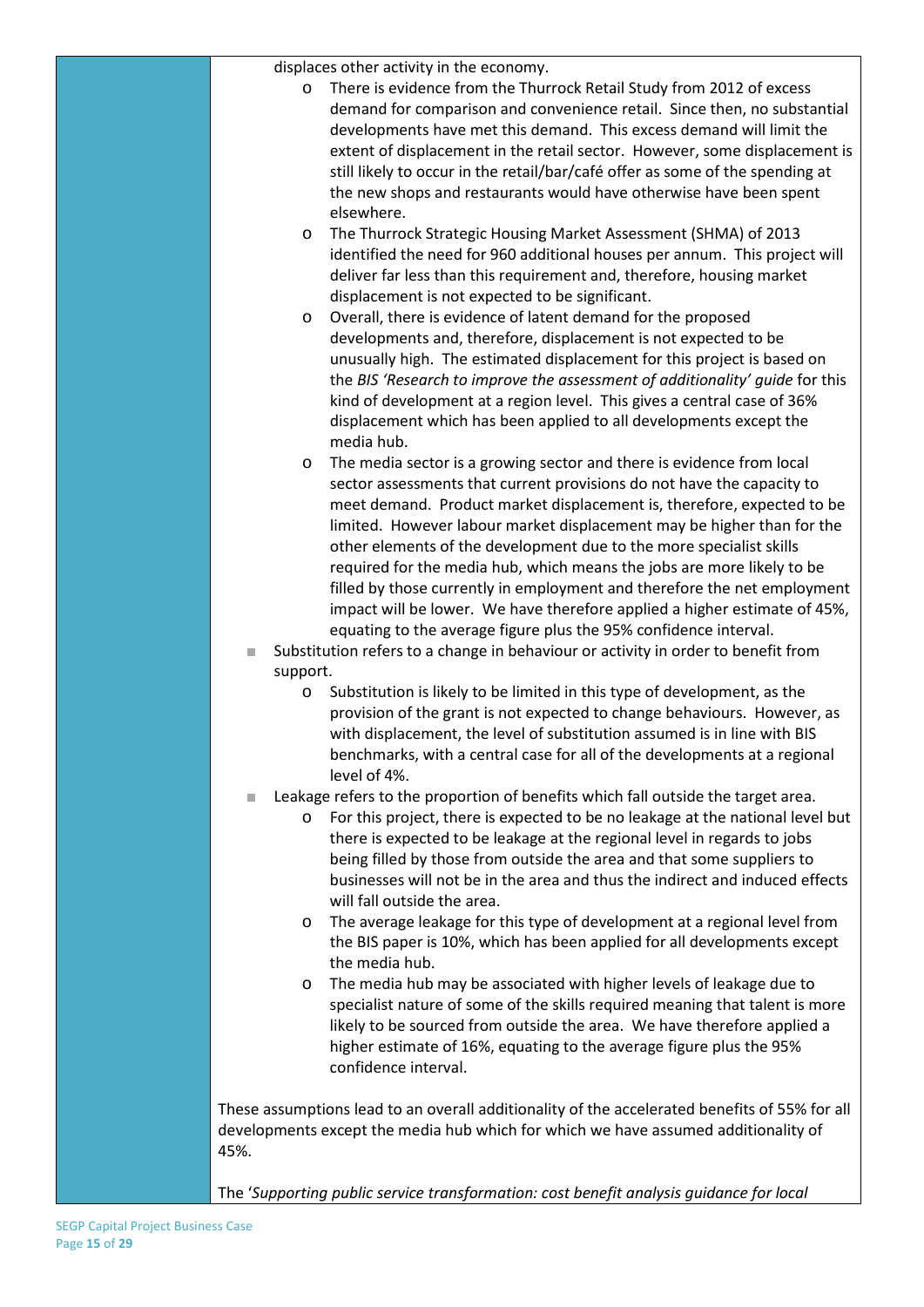|                                                  | partnerships', which is a supplement to the Green Book, gives estimates of the correct<br>optimism bias to apply depending on the source of estimates used. For benefits the data<br>used are based on national analysis in similar areas and thus we have applied a bias of 10%<br>to all benefits. |
|--------------------------------------------------|------------------------------------------------------------------------------------------------------------------------------------------------------------------------------------------------------------------------------------------------------------------------------------------------------|
|                                                  | This give net outcome of £28 million of GVA over the accelerated period, through homes<br>and jobs being created sooner.                                                                                                                                                                             |
|                                                  | As stated above, the BCR is 5.6:1, for the amount of grant requested and the cost per net<br>man year of employment for grant requested of £2,406.                                                                                                                                                   |
|                                                  | Sensitivity analysis was conducted using the confidence intervals surrounding the BIS<br>additionality estimates which yields additionality of 41% and 70%, as low and high<br>estimates respectively, except for the media hub which has a high estimate of 58%.                                    |
|                                                  | Low scenario, 41%, additionality for all:                                                                                                                                                                                                                                                            |
|                                                  | This gives a net outcome of £23 million of GVA over the accelerated period, a BCR of 4.6:1,<br>for the amount of grant requested and cost per net man year of employment for grant<br>requested of £3,070.                                                                                           |
|                                                  | High scenario, 70%, additionality for all and 58% for the media hub:                                                                                                                                                                                                                                 |
|                                                  | This give net outcome of £35 million of GVA over the accelerated period, a BCR of 6.9:1, for<br>the amount of grant requested and cost per net man year of employment for grant<br>requested of £1,940.                                                                                              |
|                                                  | Additional sensitivity analysis was conducted to show the impact on NPV of GVA if the<br>acceleration period were to decrease by 3 months and 6 months.                                                                                                                                              |
|                                                  | Acceleration period decrease of 3 months:<br>This gives a net outcome of £22 million of GVA over the accelerated period, a BCR of 4.3:1,<br>for the amount of grant requested and cost per net man year of employment for grant<br>requested of £2,653.                                              |
|                                                  | Acceleration period decrease of 6 months:<br>This gives a net outcome of £16 million of GVA over the accelerated period, a BCR of 3.3:1,<br>for the amount of grant requested and cost per net man year of employment for grant<br>requested of £2,957.                                              |
| 3.6.<br><b>Transport</b><br>scheme<br>assessment | Provide a brief description of a modelling and appraisal methodology - including details of<br>data source (supported by LMVR, forecasting report, data collection and analysis reports<br>following the Major Schemes Business Case checklist)                                                      |
|                                                  | Show sufficient information to demonstrate the analysis supporting the economic case<br>fitness for purpose.                                                                                                                                                                                         |
|                                                  | The level of detail in the appraisal summary table should be proportionate to the scale of<br>expected impact with particular emphasis placed on the assessment of carbon, air quality,<br>bus usage, sustainability modes, accessibility and road safety.                                           |
|                                                  | Please include information on wider economic benefits                                                                                                                                                                                                                                                |
| <b>Options</b><br>3.7.                           | Assessment of options considered- including do nothing, do minimum etc<br>1.                                                                                                                                                                                                                         |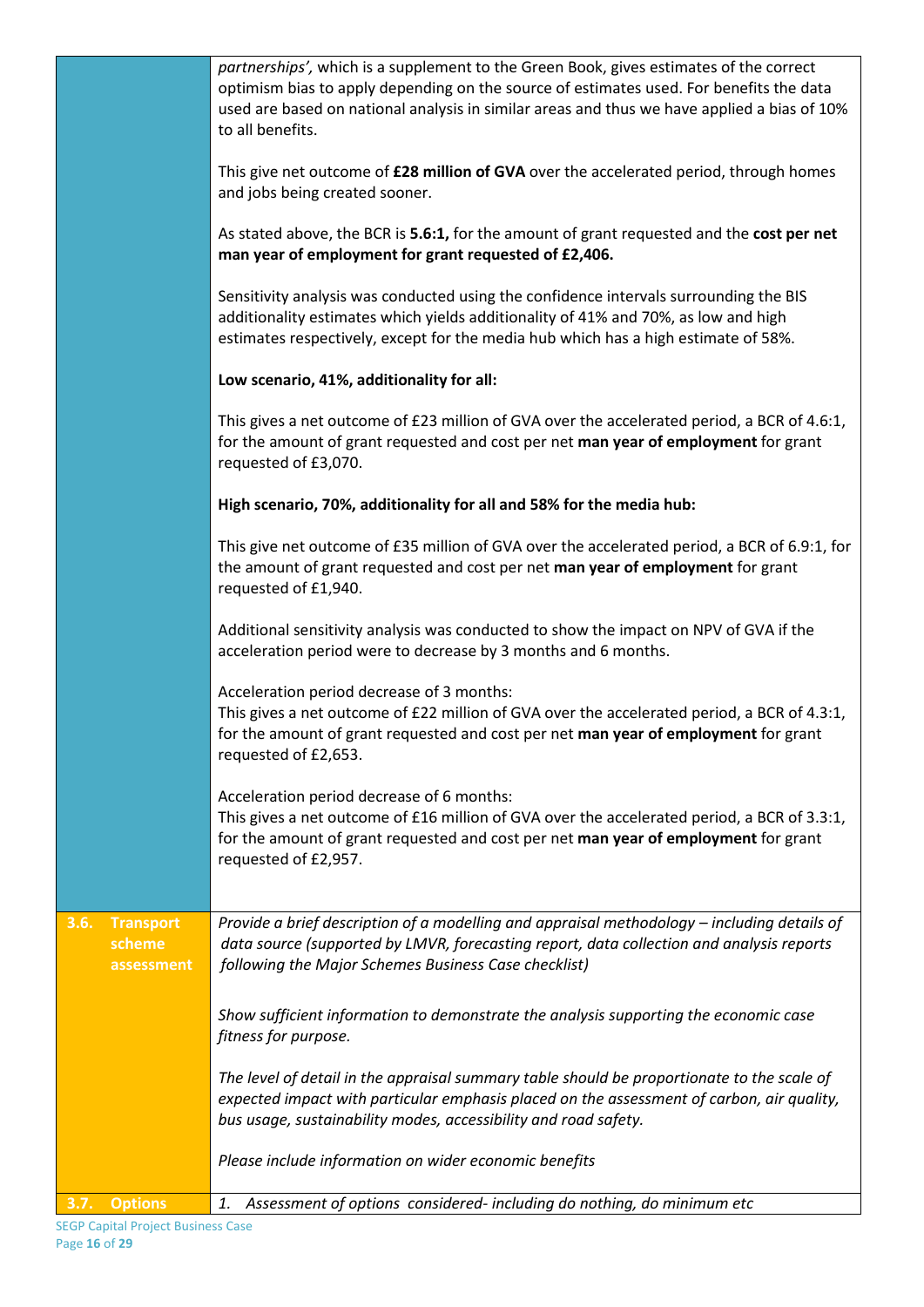| assessed                      | Recommended option. How do its impacts compare with the other options considered?<br>2.                                                                                                            |                                                                                                                                                                                                                         |                          |                     |  |  |
|-------------------------------|----------------------------------------------------------------------------------------------------------------------------------------------------------------------------------------------------|-------------------------------------------------------------------------------------------------------------------------------------------------------------------------------------------------------------------------|--------------------------|---------------------|--|--|
|                               | Transport assessment of options<br>Please provide a description of at least 4 options (or choices) for investment, together with<br>their relative advantages and disadvantages (a SWOT analysis): |                                                                                                                                                                                                                         |                          |                     |  |  |
|                               | Do nothing<br>Do minimum<br>Do something<br>Do optimum                                                                                                                                             |                                                                                                                                                                                                                         |                          |                     |  |  |
|                               | Please bear in mind that:                                                                                                                                                                          |                                                                                                                                                                                                                         |                          |                     |  |  |
|                               | $\bullet$                                                                                                                                                                                          | these options may differ in potential business scope, service solution, service delivery,<br>implementation and funding, depending on the nature of the investment                                                      |                          |                     |  |  |
|                               | ٠                                                                                                                                                                                                  | the investment appraisal for each option should be contained as an appendix and<br>prepared in accordance with the tools and techniques set out in the WebTAG, Capital<br>Investment Manual and HM Treasury Green Book. |                          |                     |  |  |
| 3.8. Transport KPIs           |                                                                                                                                                                                                    |                                                                                                                                                                                                                         |                          |                     |  |  |
| Key performance<br>indicators | Unit                                                                                                                                                                                               | AM Peak - Weekday                                                                                                                                                                                                       | <b>PM Peak - Weekday</b> | Interpeak - Weekday |  |  |

| Key performance           | Unit                                                                                         | AM Peak – Weekday | PM Peak – Weekday                                                               | Interpeak - Weekday |
|---------------------------|----------------------------------------------------------------------------------------------|-------------------|---------------------------------------------------------------------------------|---------------------|
| indicators                |                                                                                              |                   |                                                                                 |                     |
| Congestion relief         |                                                                                              |                   |                                                                                 |                     |
| road schemes              |                                                                                              |                   |                                                                                 |                     |
| Congestion relief         |                                                                                              |                   |                                                                                 |                     |
| through public            |                                                                                              |                   |                                                                                 |                     |
| transport, demand         |                                                                                              |                   |                                                                                 |                     |
| management and            |                                                                                              |                   |                                                                                 |                     |
| others                    |                                                                                              |                   |                                                                                 |                     |
| Access to                 |                                                                                              |                   |                                                                                 |                     |
| development site          |                                                                                              |                   |                                                                                 |                     |
| schemes                   |                                                                                              |                   |                                                                                 |                     |
| Structural                |                                                                                              |                   |                                                                                 |                     |
| maintenance               |                                                                                              |                   |                                                                                 |                     |
| schemes                   |                                                                                              |                   |                                                                                 |                     |
|                           |                                                                                              |                   |                                                                                 |                     |
| 3.9.<br><b>Assumption</b> |                                                                                              |                   | List all assumptions made for transport modelling and approach. WebTAG sets out |                     |
|                           |                                                                                              |                   | assumptions that should be used in the conduct of transport studies.            |                     |
|                           |                                                                                              |                   |                                                                                 |                     |
|                           | In addition, please list any further assumptions supporting the analysis.                    |                   |                                                                                 |                     |
| 3.10. Sensitivity         | Set out your sensitivity tests considering risks, uncertainties and sensitivities associated |                   |                                                                                 |                     |
| with the project<br>tests |                                                                                              |                   |                                                                                 |                     |
|                           |                                                                                              |                   |                                                                                 |                     |
|                           |                                                                                              |                   |                                                                                 |                     |
|                           |                                                                                              |                   |                                                                                 |                     |
|                           |                                                                                              |                   |                                                                                 |                     |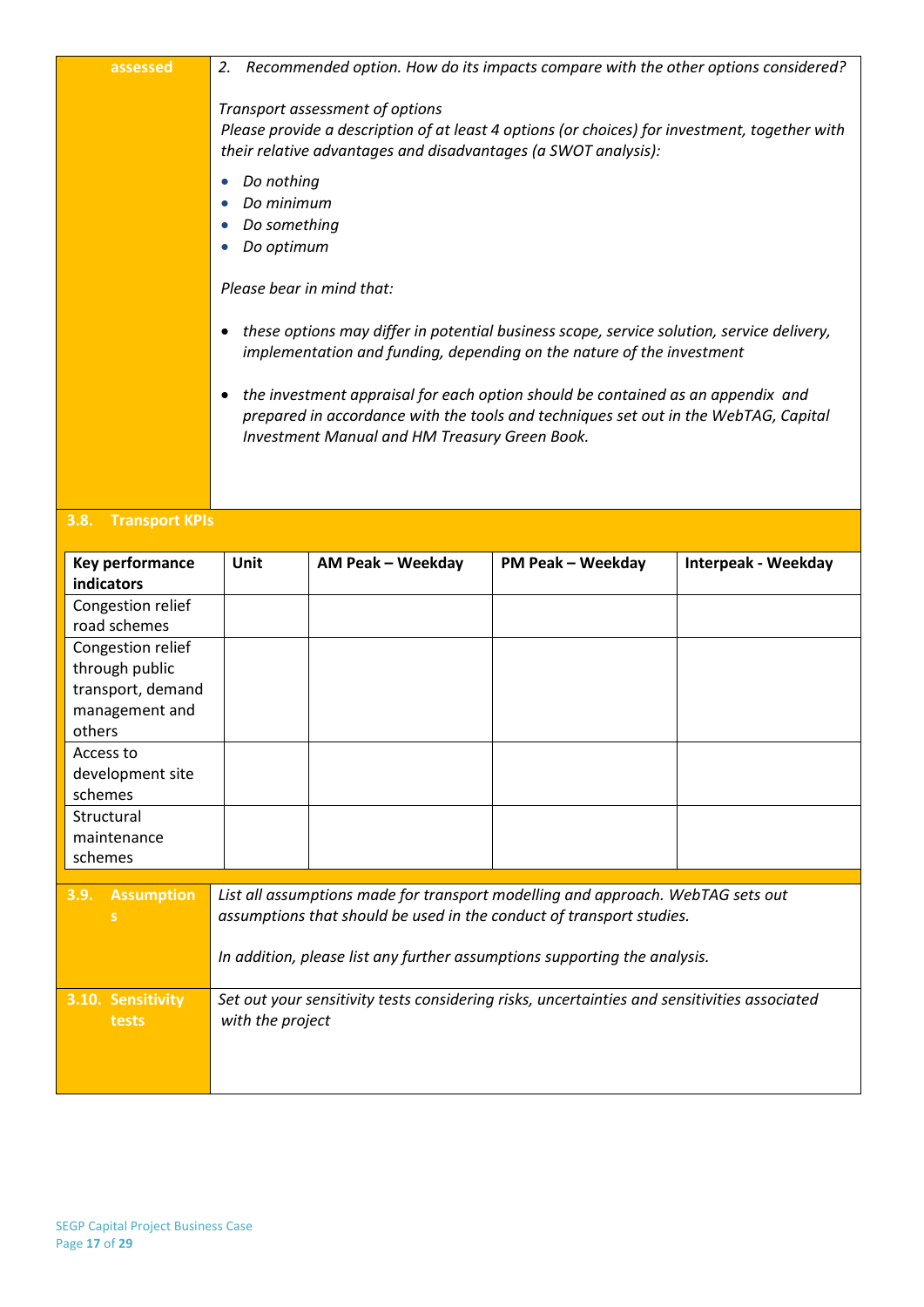#### **3.11. Appraisal summary**

#### *Provide positive and negative impacts of the scheme in the table below. Please adhere to WebTAG guidance.*

| <b>Category of impact</b> | Impacts typically<br>monetised                                                     | Impacts that can be<br>monetised          | <b>Impacts currently normally</b><br>monetised  |  |
|---------------------------|------------------------------------------------------------------------------------|-------------------------------------------|-------------------------------------------------|--|
| Economy                   | Business users and<br>providers                                                    | Reliability regeneration<br>Wider impacts | Townscape heritage                              |  |
| Environment               | Noise; Air Quality<br>Greenhouse Gas                                               | Landscape                                 | <b>Biodiversity Water</b><br>Security Access to |  |
| Social                    | Commuting and other users<br>Accidents<br>Physical activity and journey<br>quality | Reliability option and non-<br>use values | Services Affordability<br>Severance             |  |
| Public accounts           | Cost to broad transport<br>budget<br>Indirect tax                                  |                                           |                                                 |  |

#### **3.12. Transport value for money statement –** *See guidance*

|                       | Present values in 2010 prices and values |
|-----------------------|------------------------------------------|
| <b>PVB</b>            |                                          |
|                       |                                          |
| <b>PVC</b>            |                                          |
|                       |                                          |
| $NPV = PVB - PVC$     |                                          |
|                       |                                          |
| Initial BCR = PVB/PVC |                                          |
|                       |                                          |

#### **3.13. Value for money summary -** *worked example*

*Please identify the category of VfM based on Benefit Cost Ratio (BCR) of the scheme using monetised impacts in* 

*VfM assessment should take into account qualitative and quantitative impacts in 2 stages:*

- *I) Construct 'adjusted' BCR*
- 

- 
- 
- 

|                     | Assessment             | <b>Detail</b>                                                   |  |
|---------------------|------------------------|-----------------------------------------------------------------|--|
| Initial BCR         | $1.5$ (BCR)            | Estimated using WebTAG guidance                                 |  |
| <b>Adjusted BCR</b> | $1.9$ (BCR)            | Includes estimates for reliability impacts                      |  |
| Qualitative         | Largely beneficial     | There is strong evident of impacts relating to severance and    |  |
| Assessment          |                        | security benefits                                               |  |
| Key risks,          | Risks reflected in VfM | Cost estimates are not final. Higher optimism bias rate applied |  |
| sensitivities       | conclusion             | to account for uncertainty in cost estimates                    |  |
| VfM category        | Medium/high            | Qualitative assessment suggests BCR may be high.                |  |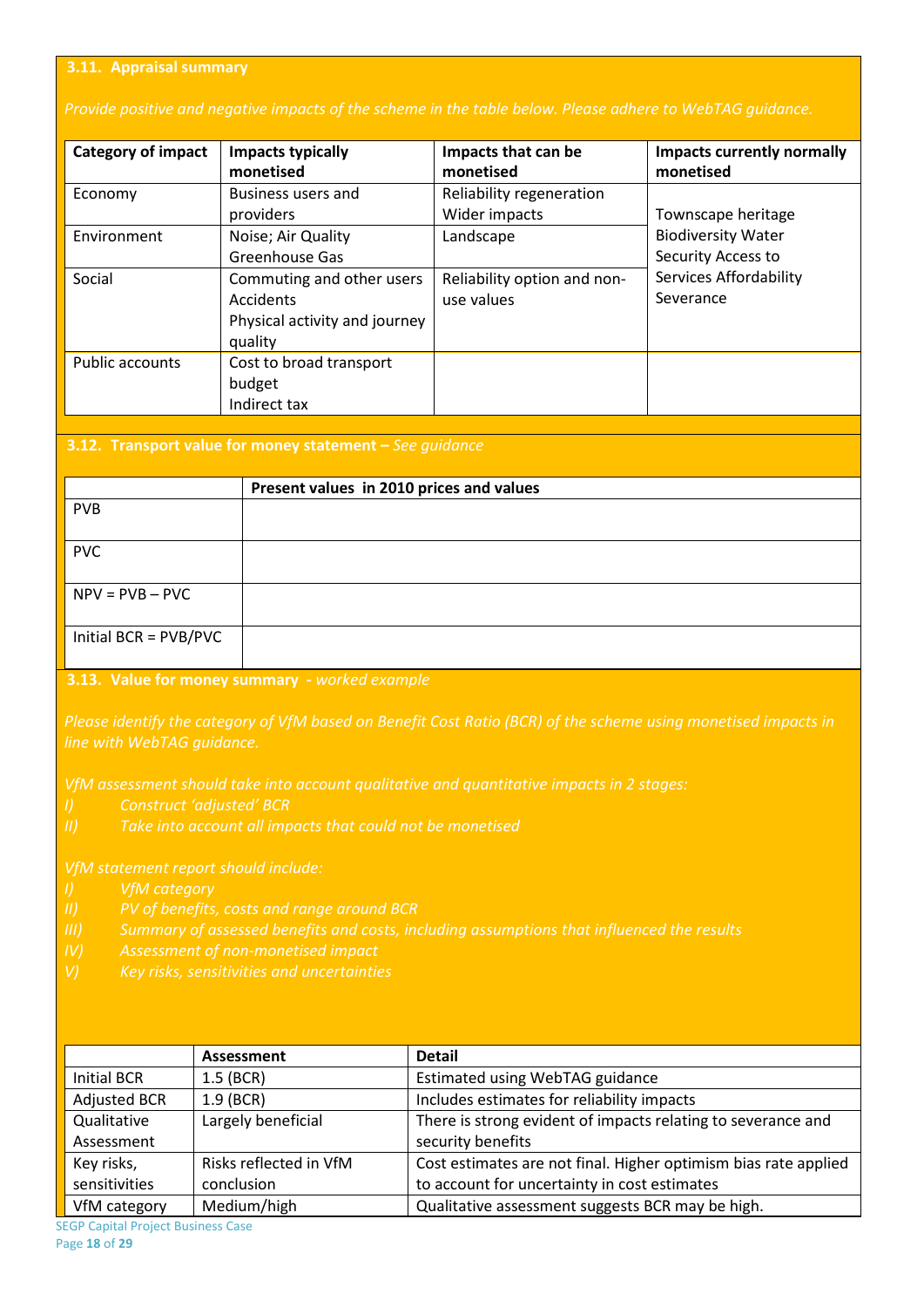|  | Medium/high value for money is judged appropriate as it is<br>not possible to distinguish between the two categories with<br>any certainty. |
|--|---------------------------------------------------------------------------------------------------------------------------------------------|
|  |                                                                                                                                             |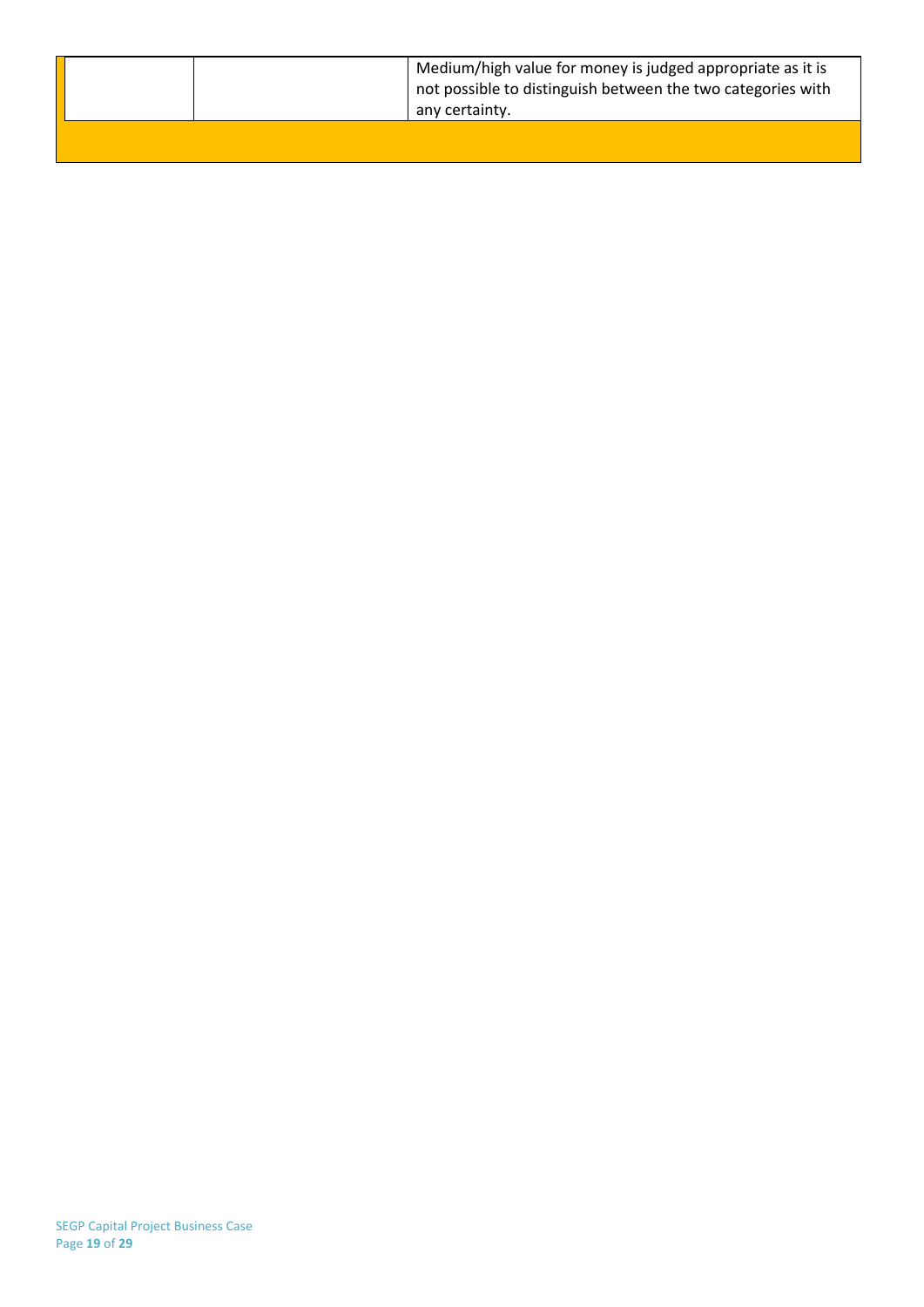## **4. COMMERCIAL CASE**

*The commercial case determines whether the scheme is commercially viable. It presents evidence on risk allocation and transfer, contract timescales, implementation timescales and details of the capability and skills of the team delivering the project.*

| 4.1. | <b>Procurement</b>                | PCRL have been selected and appointed through the OJEU Competitive Dialogue<br>process. All necessary challenge periods have now expired and the Development<br>Agreement between PCRL and the Council has gone unconditional. PCRL will lead on<br>all procurement of professional services and works and will apply appropriate<br>procurement processes to ensure value for money however, as a private company,<br>they are not bound by public sector procurement regulations.<br>In terms of the funds sought from the LGF, these will be spent on land acquisition<br>through the Council and, as such, there is not expected to be any procurement<br>activity required. The acquisitions will be led by the Council's existing professional |
|------|-----------------------------------|------------------------------------------------------------------------------------------------------------------------------------------------------------------------------------------------------------------------------------------------------------------------------------------------------------------------------------------------------------------------------------------------------------------------------------------------------------------------------------------------------------------------------------------------------------------------------------------------------------------------------------------------------------------------------------------------------------------------------------------------------|
|      |                                   | team who have been procured in compliance with the public sector regulations.                                                                                                                                                                                                                                                                                                                                                                                                                                                                                                                                                                                                                                                                        |
| 4.2. | <b>Commercial</b><br>dependencies | The main commercial dependencies have been addressed; procuring, appointing and<br>securing a development partner which has now been completed. Thereafter the<br>commercial dependencies relate to funding (which is addressed above) and<br>residential and commercial demand.                                                                                                                                                                                                                                                                                                                                                                                                                                                                     |
|      |                                   | The level of residential demand has been consistently high in the southeast of<br>England even during the recent recession. The challenge in Thurrock has been in<br>respect of housing delivery rates which have struggled to keep pace with demand;<br>this was a major driver in the Council taking an active involvement in the Purfleet<br>Centre project.                                                                                                                                                                                                                                                                                                                                                                                      |
|      |                                   | Whilst demand is well established, house prices remain volatile and it is<br>acknowledged that the current price rises (which have risen 12% in the past 12<br>months in Purfleet) may not be sustainable. The Purfleet Centre proposals are built<br>around an assumption that the homes created will be sold at values which are higher<br>than average for existing Purfleet properties - although not excessively so. The<br>anticipated average disposal value of<br>is equivalent to around<br>for<br>a large 3 bed house which compares very well with similar properties in similar<br>proximity to such excellent transport connections to London.                                                                                          |
|      |                                   | The level of demand and ability to achieve these values has been assessed for PCRL<br>by Savills who have identified very high levels of demand within the South East<br>generally and Thurrock specifically which is borne out by local intelligence in respect<br>of schemes on site etc. In respect of values, Savills have advised that the<br>is achievable (even beatable) on the basis of the strength of<br>required<br>placemaking which is proposed within the scheme. The development of local services<br>and facilities within a high quality, riverside public realm is expected to generate a<br>value premium for any property developed. This is borne out by experience<br>elsewhere - most notably Ingress Park in Greenhithe.    |
|      |                                   | In terms of the commercial demand - much of the commercial space which is<br>expected to be provided is in the form of the film and television studios complex.<br>This is undoubtedly higher risk in terms of delivery and has a dedicated project team<br>working on securing the funding to support its delivery. There is an identified<br>shortage of studio space in the UK and especially so in London (defined as anywhere<br>within the M25) which this proposal would meet. Interest from producers and<br>production companies in the space has been consistently strong and the                                                                                                                                                          |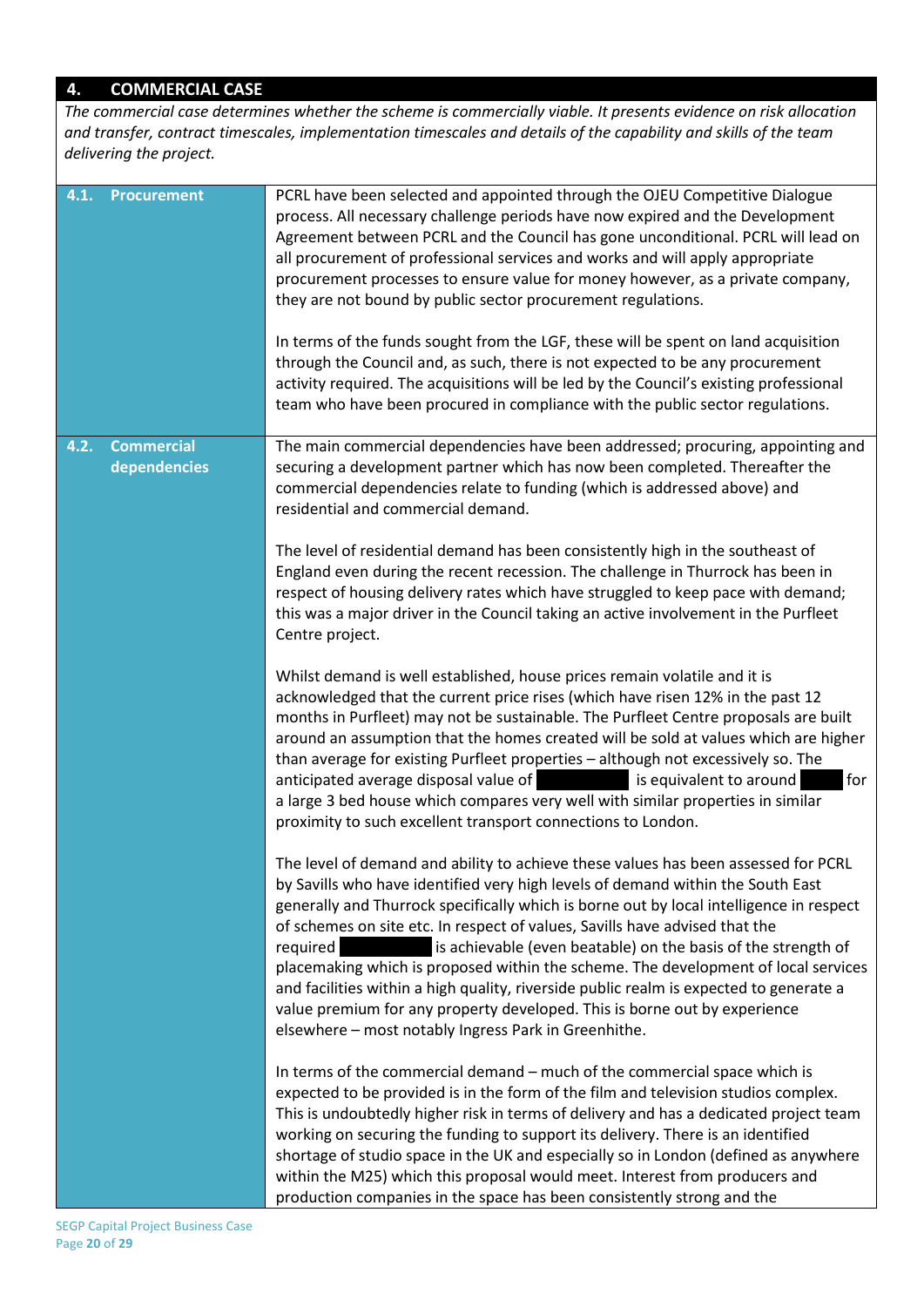|      |                                                     | Quartermaster team (promoters of the studios) are in the process of translating this<br>interest into firm commitments which can be used to lever in the necessary funds.<br>This element of the project will not be delivered through the funds which have been<br>committed to date.<br>There is a significant amount of information available on the demand assessment for<br>the studios which is available on request.                                                                                                                                                                                   |
|------|-----------------------------------------------------|---------------------------------------------------------------------------------------------------------------------------------------------------------------------------------------------------------------------------------------------------------------------------------------------------------------------------------------------------------------------------------------------------------------------------------------------------------------------------------------------------------------------------------------------------------------------------------------------------------------|
| 4.3. | <b>Commercial</b><br>sustainability                 | On completion of the project the various units will be either sold or let. There is not<br>expected to be an ongoing need for revenue support.                                                                                                                                                                                                                                                                                                                                                                                                                                                                |
| 4.4. | <b>Compatibility with</b><br><b>State Aid rules</b> | The project has been subject to significant reviews in respect of State Aid to support<br>the public sector's overall involvement in the scheme. The Council's legal advisors<br>(Eversheds) have provided specific advice and confirmed that the scheme is not<br>providing an unacceptable State aid.                                                                                                                                                                                                                                                                                                       |
| 4.5. | <b>Commercial viability</b>                         | As a development scheme, the project has been the subject of a viability assessment<br>and cash flow appraisal. As a long term endeavour (10 years plus) this modelling has<br>had to make assumptions in respect of housing market conditions etc. These have<br>been separately considered by the Council's property advisors (CBRE) and are not<br>considered to be inappropriate. The modelling suggests that the scheme is viable in<br>the medium term although any significant commercial returns are not generated<br>until the later phases because of the scale of upfront infrastructure required. |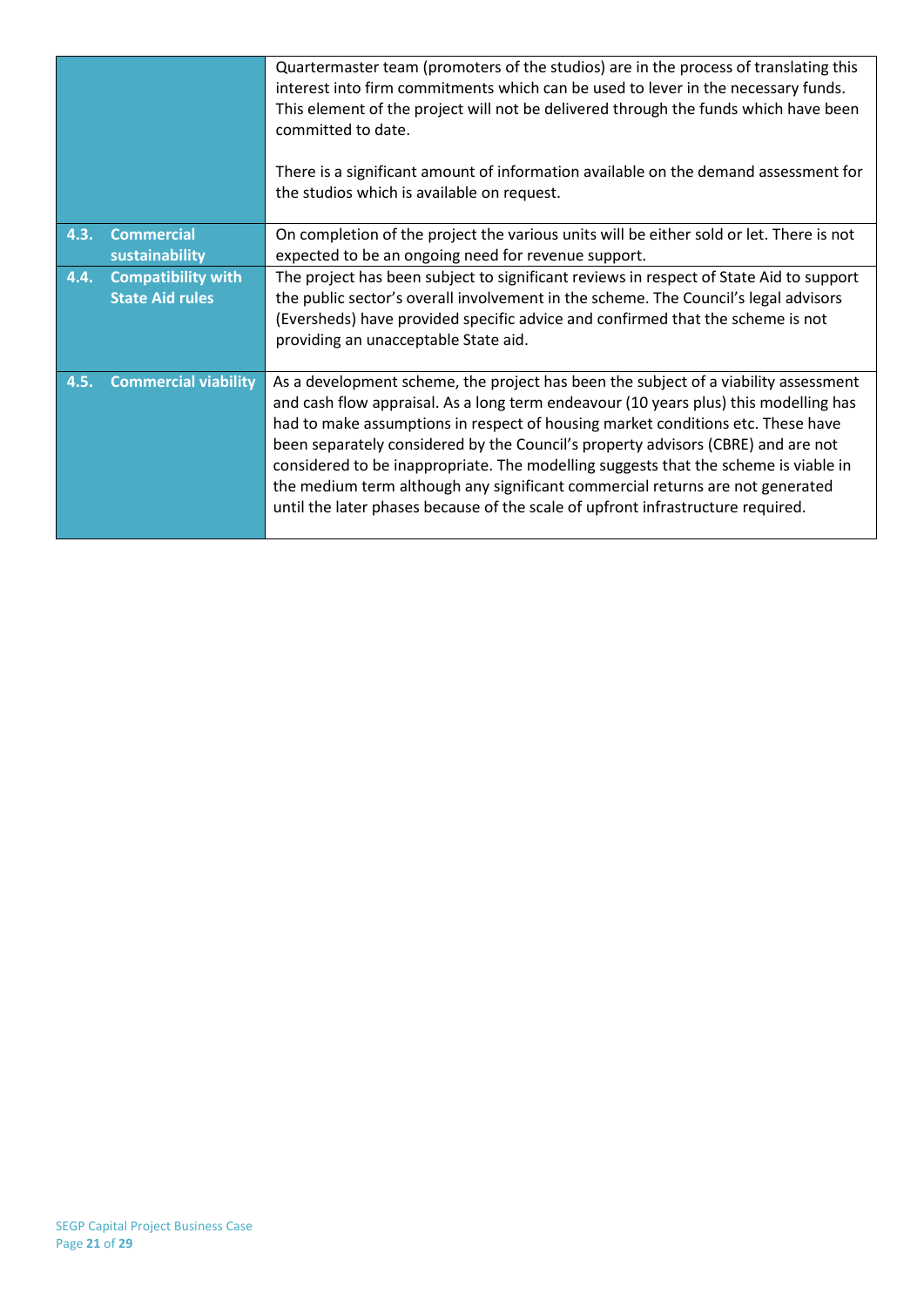| 5.   | <b>FINANCIAL CASE</b>                                         |                                                                                                                                                                                                                                                                                                                                                                                                                                                                                                                                                                                                                                                                                                                                                                                                                                                                       |            |                                                                                       |                                                                                            |  |  |  |
|------|---------------------------------------------------------------|-----------------------------------------------------------------------------------------------------------------------------------------------------------------------------------------------------------------------------------------------------------------------------------------------------------------------------------------------------------------------------------------------------------------------------------------------------------------------------------------------------------------------------------------------------------------------------------------------------------------------------------------------------------------------------------------------------------------------------------------------------------------------------------------------------------------------------------------------------------------------|------------|---------------------------------------------------------------------------------------|--------------------------------------------------------------------------------------------|--|--|--|
|      | To be completed in conjunction with the spreadsheet in Part B |                                                                                                                                                                                                                                                                                                                                                                                                                                                                                                                                                                                                                                                                                                                                                                                                                                                                       |            |                                                                                       |                                                                                            |  |  |  |
| 5.1. | <b>Total project cost</b><br>and basis for<br>estimates       | The total project cost is estimated at some £918m. This is based upon estimates, for all<br>aspects except land costs, provided for PCRL by Gleeds who have provided cost consultancy<br>services throughout the development of the original masterplan proposals and have been<br>retained to support the design team through the work that will follow. The original cost<br>estimates provided by Gleeds had 5% project contingency. The Supporting public service<br>transformation: cost benefit analysis guidance for local partnerships, which is a supplement<br>to the Green Book, gives estimates of the correct optimism bias to apply depending on the<br>data used. The costs are based on practitioner monitored costs and thus we have applied a<br>bias of 10% to all costs, which is an additional 5% on top of the contingency already<br>provided. |            |                                                                                       |                                                                                            |  |  |  |
|      |                                                               | The estimates do not include an inflation allowance as the projects have been evaluated at<br>today's costs and thus are in real terms.                                                                                                                                                                                                                                                                                                                                                                                                                                                                                                                                                                                                                                                                                                                               |            |                                                                                       |                                                                                            |  |  |  |
|      |                                                               |                                                                                                                                                                                                                                                                                                                                                                                                                                                                                                                                                                                                                                                                                                                                                                                                                                                                       |            | The costs for land were provided by PCRL and did not include inflationary or optimism | adjustments. We therefore added an optimism bias of 10% to be consistent with other costs. |  |  |  |
|      |                                                               | The costs of delivering the project lie with PCRL and, under the terms of the Development<br>Agreement, they are required to contain all reasonable cost increases within their own<br>financial modelling. However, if costs rise to the point that the scheme is no longer<br>financially viable then there is no obligation on them to proceed unless they choose to do<br>SO.                                                                                                                                                                                                                                                                                                                                                                                                                                                                                     |            |                                                                                       |                                                                                            |  |  |  |
| 5.2. | <b>Total SEGP funding</b><br>request                          | £5m in grant.                                                                                                                                                                                                                                                                                                                                                                                                                                                                                                                                                                                                                                                                                                                                                                                                                                                         |            |                                                                                       |                                                                                            |  |  |  |
| 5.3. | Other sources of<br>funding                                   | From Thurrock Council: £70m in land assets placed into the scheme together with a<br>commitment of £17m towards the costs of providing a school and phase one land<br>acquisition.                                                                                                                                                                                                                                                                                                                                                                                                                                                                                                                                                                                                                                                                                    |            |                                                                                       |                                                                                            |  |  |  |
|      |                                                               | <b>Name of funding</b><br>source                                                                                                                                                                                                                                                                                                                                                                                                                                                                                                                                                                                                                                                                                                                                                                                                                                      | Amount (£) | Anticipated /<br>committed?                                                           | <b>Type</b><br>(Government grant,<br>private, income,<br>etc.)                             |  |  |  |
|      |                                                               | <b>Thurrock Council</b><br>Land Assets                                                                                                                                                                                                                                                                                                                                                                                                                                                                                                                                                                                                                                                                                                                                                                                                                                | £70m       | Committed                                                                             | <b>TBC Land Assets</b>                                                                     |  |  |  |
|      |                                                               | <b>Thurrock Council</b><br>Committed<br>Local Authority<br>£17m<br>funds (through<br>cash<br>borrowing)                                                                                                                                                                                                                                                                                                                                                                                                                                                                                                                                                                                                                                                                                                                                                               |            |                                                                                       |                                                                                            |  |  |  |
|      |                                                               | Committed<br>Development<br>Partner<br>Development<br>Anticipated<br>Partner                                                                                                                                                                                                                                                                                                                                                                                                                                                                                                                                                                                                                                                                                                                                                                                          |            |                                                                                       |                                                                                            |  |  |  |
|      |                                                               |                                                                                                                                                                                                                                                                                                                                                                                                                                                                                                                                                                                                                                                                                                                                                                                                                                                                       |            |                                                                                       |                                                                                            |  |  |  |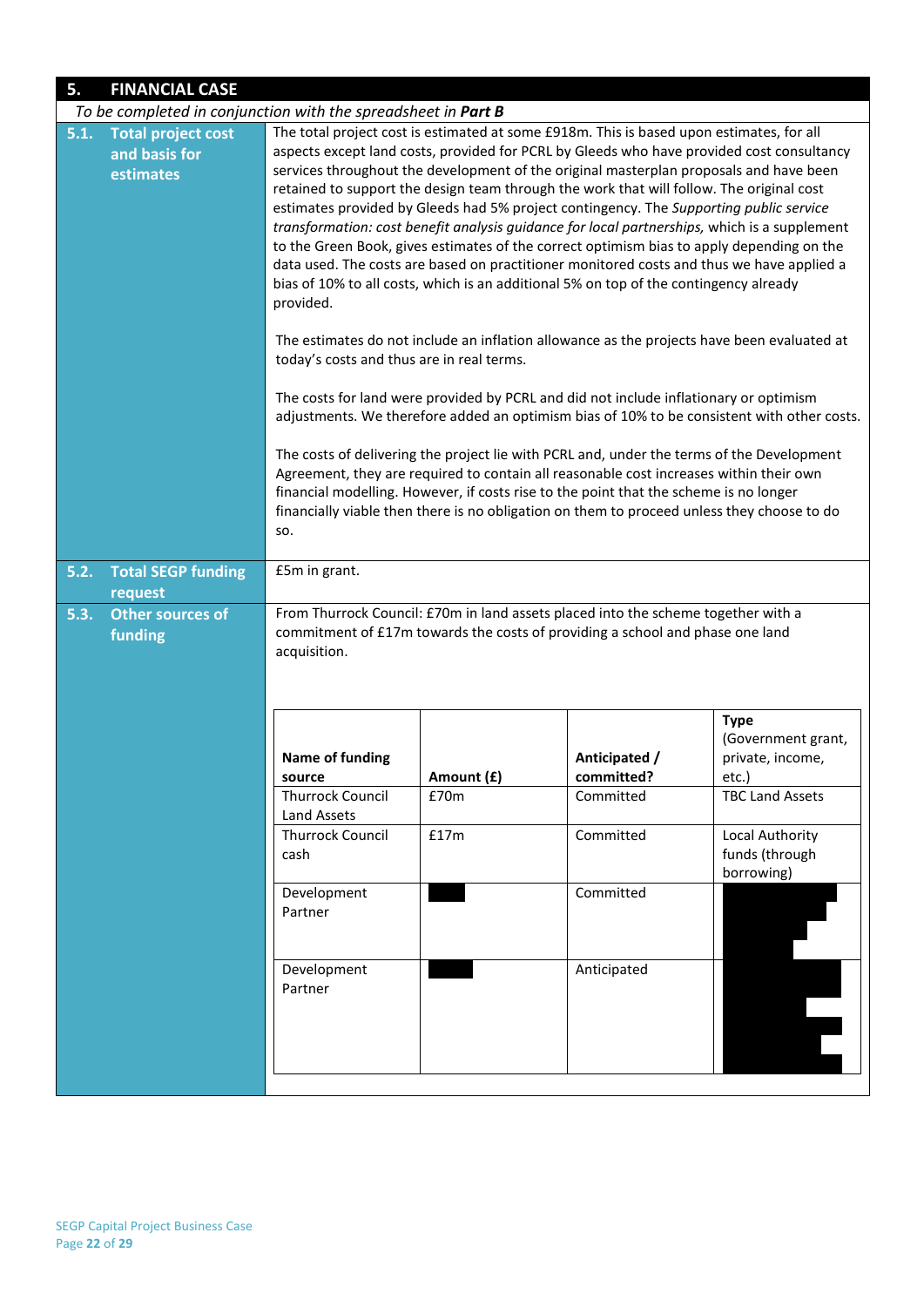| 5.4. Summary financial profile |  |
|--------------------------------|--|
|                                |  |

|      | (fm)                               |     | 16/17                                                                                                                                                                      | 17/18                                                                              | 18/19                   | 19/20                             | 20/21 | 21/22              | 22/23                                                                               | 23/24 | 24/25         | <b>Total</b>                                                                          |  |  |
|------|------------------------------------|-----|----------------------------------------------------------------------------------------------------------------------------------------------------------------------------|------------------------------------------------------------------------------------|-------------------------|-----------------------------------|-------|--------------------|-------------------------------------------------------------------------------------|-------|---------------|---------------------------------------------------------------------------------------|--|--|
|      |                                    |     |                                                                                                                                                                            |                                                                                    |                         |                                   |       |                    |                                                                                     |       |               |                                                                                       |  |  |
|      | SEGP request                       |     |                                                                                                                                                                            | 5.0                                                                                |                         |                                   |       |                    |                                                                                     |       |               | 5.0                                                                                   |  |  |
|      | Applicant contribution (TBC)       |     | 72.4                                                                                                                                                                       |                                                                                    | 12.7                    |                                   |       |                    |                                                                                     |       |               | 85.1                                                                                  |  |  |
|      | Private                            |     |                                                                                                                                                                            |                                                                                    |                         |                                   |       |                    |                                                                                     |       |               |                                                                                       |  |  |
|      | <b>Total</b>                       |     |                                                                                                                                                                            |                                                                                    |                         |                                   |       |                    |                                                                                     |       |               |                                                                                       |  |  |
|      |                                    |     |                                                                                                                                                                            |                                                                                    |                         |                                   |       |                    |                                                                                     |       |               |                                                                                       |  |  |
|      | (£m) Cost estimate status          |     | 16/17                                                                                                                                                                      | 17/18                                                                              | 18/19                   | 19/20                             | 20/21 | 21/22              | 22/23                                                                               | 23/24 | 24/25         | <b>Total</b>                                                                          |  |  |
|      | e.g.                               |     |                                                                                                                                                                            |                                                                                    |                         |                                   |       |                    |                                                                                     |       |               |                                                                                       |  |  |
|      | Procurement                        |     |                                                                                                                                                                            |                                                                                    |                         |                                   |       |                    |                                                                                     |       |               |                                                                                       |  |  |
|      | Feasibility                        |     |                                                                                                                                                                            |                                                                                    |                         |                                   |       |                    |                                                                                     |       |               |                                                                                       |  |  |
|      | Detailed design                    |     |                                                                                                                                                                            |                                                                                    |                         |                                   |       |                    |                                                                                     |       |               |                                                                                       |  |  |
|      | Management                         |     |                                                                                                                                                                            |                                                                                    |                         |                                   |       |                    |                                                                                     |       |               |                                                                                       |  |  |
|      | Construction                       |     |                                                                                                                                                                            |                                                                                    |                         |                                   |       |                    |                                                                                     |       |               |                                                                                       |  |  |
|      | Contingency<br>Other cost elements |     |                                                                                                                                                                            |                                                                                    |                         |                                   |       |                    |                                                                                     |       |               |                                                                                       |  |  |
|      | <b>VAT</b>                         |     |                                                                                                                                                                            |                                                                                    |                         |                                   |       |                    |                                                                                     |       |               |                                                                                       |  |  |
|      | <b>Total</b>                       |     |                                                                                                                                                                            |                                                                                    |                         |                                   |       |                    |                                                                                     |       |               |                                                                                       |  |  |
| 5.5. | <b>Viability: How</b>              |     |                                                                                                                                                                            | Please provide evidence of the security of the specified third party contributions |                         |                                   |       |                    |                                                                                     |       |               |                                                                                       |  |  |
|      | secure are the                     |     |                                                                                                                                                                            |                                                                                    |                         |                                   |       |                    |                                                                                     |       |               |                                                                                       |  |  |
|      | external sources                   |     |                                                                                                                                                                            |                                                                                    |                         |                                   |       |                    |                                                                                     |       |               |                                                                                       |  |  |
|      |                                    |     | <b>Type</b>                                                                                                                                                                |                                                                                    | <b>Source</b>           |                                   |       |                    | How secure?                                                                         |       | When will the |                                                                                       |  |  |
|      | of funding?                        |     |                                                                                                                                                                            |                                                                                    |                         |                                   |       |                    |                                                                                     |       | money be      |                                                                                       |  |  |
|      |                                    |     |                                                                                                                                                                            |                                                                                    |                         |                                   |       |                    |                                                                                     |       | available?    |                                                                                       |  |  |
|      |                                    |     |                                                                                                                                                                            |                                                                                    | <b>Thurrock Council</b> |                                   |       | The Council's land |                                                                                     |       | Immediately.  |                                                                                       |  |  |
|      |                                    |     |                                                                                                                                                                            |                                                                                    |                         | <b>Land Assets</b>                |       | assets (£70m) are  |                                                                                     |       |               |                                                                                       |  |  |
|      |                                    |     |                                                                                                                                                                            |                                                                                    |                         | <b>Thurrock Council</b><br>cash   |       |                    | committed to the<br>scheme<br>£17m required for<br>the school and<br>phase one land |       |               |                                                                                       |  |  |
|      |                                    |     |                                                                                                                                                                            |                                                                                    |                         |                                   |       |                    |                                                                                     |       |               |                                                                                       |  |  |
|      |                                    |     | Public                                                                                                                                                                     |                                                                                    |                         |                                   |       |                    |                                                                                     |       |               | Immediately                                                                           |  |  |
|      |                                    |     |                                                                                                                                                                            |                                                                                    |                         |                                   |       |                    |                                                                                     |       |               |                                                                                       |  |  |
|      |                                    |     |                                                                                                                                                                            |                                                                                    |                         |                                   |       | assembly is        |                                                                                     |       |               |                                                                                       |  |  |
|      |                                    |     |                                                                                                                                                                            |                                                                                    |                         |                                   |       |                    | committed through                                                                   |       |               |                                                                                       |  |  |
|      |                                    |     |                                                                                                                                                                            |                                                                                    |                         |                                   |       |                    | the Council's Capital<br>Programme.                                                 |       |               |                                                                                       |  |  |
|      |                                    |     |                                                                                                                                                                            |                                                                                    |                         |                                   |       |                    |                                                                                     |       |               |                                                                                       |  |  |
|      |                                    |     |                                                                                                                                                                            |                                                                                    |                         | Development                       |       |                    |                                                                                     |       | Immediately   |                                                                                       |  |  |
|      |                                    |     |                                                                                                                                                                            |                                                                                    |                         | Partner<br>Development<br>Partner |       |                    |                                                                                     |       |               |                                                                                       |  |  |
|      |                                    |     |                                                                                                                                                                            |                                                                                    |                         |                                   |       |                    |                                                                                     |       | To be         |                                                                                       |  |  |
|      |                                    |     | Private                                                                                                                                                                    |                                                                                    |                         |                                   |       |                    |                                                                                     |       |               | sourced/secured                                                                       |  |  |
|      |                                    |     |                                                                                                                                                                            |                                                                                    |                         |                                   |       |                    |                                                                                     |       | as the        |                                                                                       |  |  |
|      |                                    |     |                                                                                                                                                                            |                                                                                    |                         |                                   |       |                    |                                                                                     |       |               | development                                                                           |  |  |
|      |                                    |     |                                                                                                                                                                            |                                                                                    |                         |                                   |       |                    |                                                                                     |       | proceeds      |                                                                                       |  |  |
|      |                                    |     |                                                                                                                                                                            |                                                                                    |                         |                                   |       |                    |                                                                                     |       |               |                                                                                       |  |  |
| 5.6. | Is any of the SEGP                 | No. |                                                                                                                                                                            |                                                                                    |                         |                                   |       |                    |                                                                                     |       |               |                                                                                       |  |  |
|      | contribution                       |     |                                                                                                                                                                            |                                                                                    |                         |                                   |       |                    |                                                                                     |       |               |                                                                                       |  |  |
|      | recoverable?                       |     |                                                                                                                                                                            |                                                                                    |                         |                                   |       |                    |                                                                                     |       |               |                                                                                       |  |  |
| 5.7. | <b>Cost overruns</b>               |     |                                                                                                                                                                            |                                                                                    |                         |                                   |       |                    |                                                                                     |       |               |                                                                                       |  |  |
|      |                                    |     |                                                                                                                                                                            |                                                                                    |                         |                                   |       |                    |                                                                                     |       |               | The £5m is requested to support land acquisition on the basis of an assessment of     |  |  |
|      |                                    |     |                                                                                                                                                                            |                                                                                    |                         |                                   |       |                    |                                                                                     |       |               | likely acquisition costs prepared by the Council's property advisors (CBRE) who have  |  |  |
|      |                                    |     |                                                                                                                                                                            |                                                                                    |                         |                                   |       |                    |                                                                                     |       |               | led on all of the acquisitions in the area to date and have an excellent appreciation |  |  |
|      |                                    |     |                                                                                                                                                                            |                                                                                    |                         |                                   |       |                    |                                                                                     |       |               | of local market conditions. Details of the interests to be acquired through the £5m   |  |  |
|      |                                    |     |                                                                                                                                                                            |                                                                                    |                         |                                   |       |                    |                                                                                     |       |               |                                                                                       |  |  |
|      |                                    |     | sought are provided within the attached plan and schedule. It is not anticipated that<br>the acquisition costs will exceed the £5m. Where they are, any additional funding |                                                                                    |                         |                                   |       |                    |                                                                                     |       |               |                                                                                       |  |  |
|      |                                    |     |                                                                                                                                                                            |                                                                                    |                         |                                   |       |                    |                                                                                     |       |               |                                                                                       |  |  |
|      |                                    |     |                                                                                                                                                                            | will be provided by the developer. This arrangement is enshrined within the        |                         |                                   |       |                    |                                                                                     |       |               |                                                                                       |  |  |

SEGP Capital Project Business Case Page **23** of **29**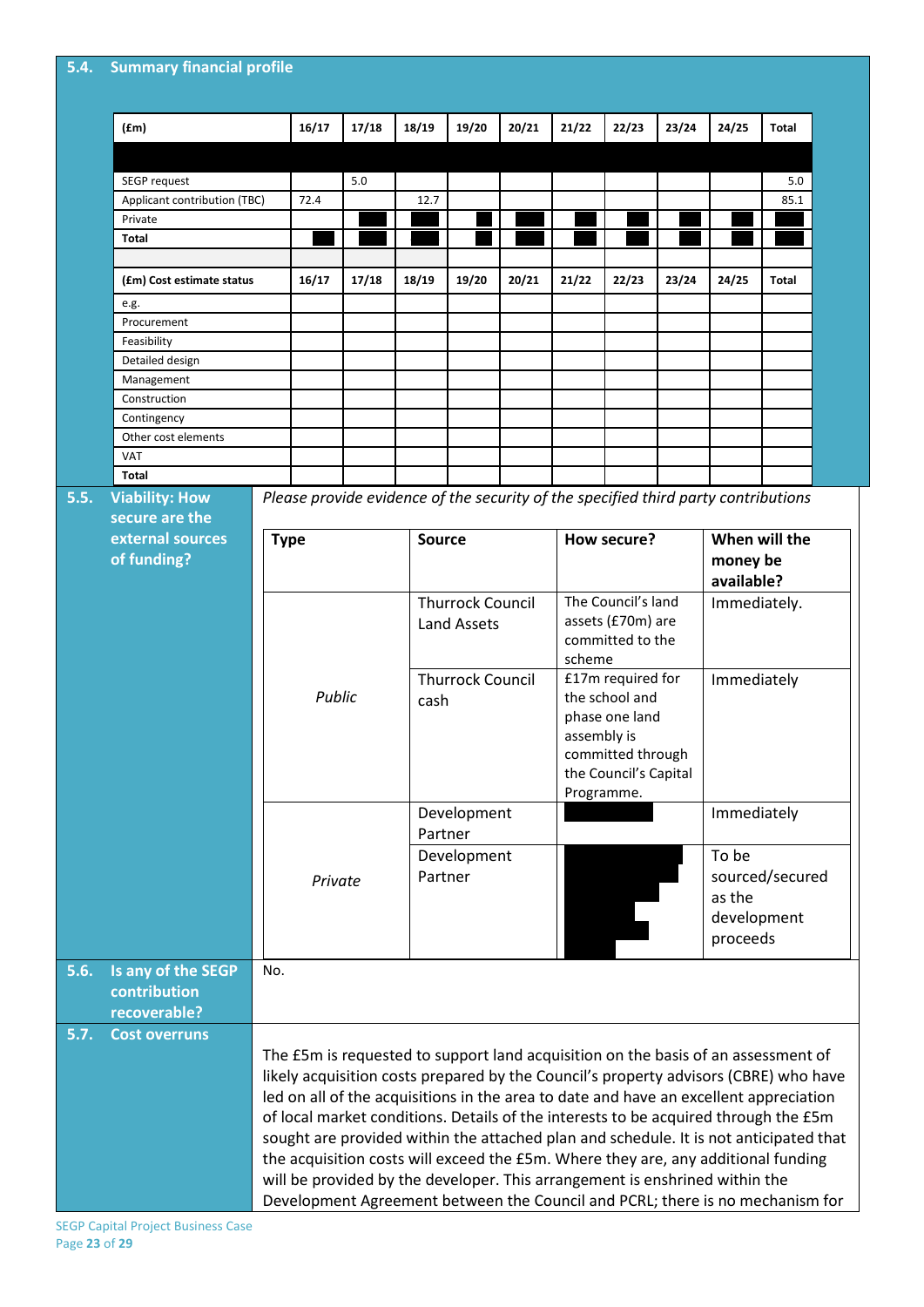|      |                                            | the developer to approach the Council for additional funds.                                                                                           |
|------|--------------------------------------------|-------------------------------------------------------------------------------------------------------------------------------------------------------|
| 5.8. | <b>Delivery</b><br>timescales              | The main risks are considered to be in respect of planning and land acquisition.<br>These have been covered in detail elsewhere.                      |
| 5.9. | <b>Financial risk</b><br>management        | As is noted above, the funds requested are to accelerate scheme delivery. The<br>scheme is otherwise funded but would be progressed at a slower rate. |
|      | 5.10. Alternative<br>funding<br>mechanisms | N/A                                                                                                                                                   |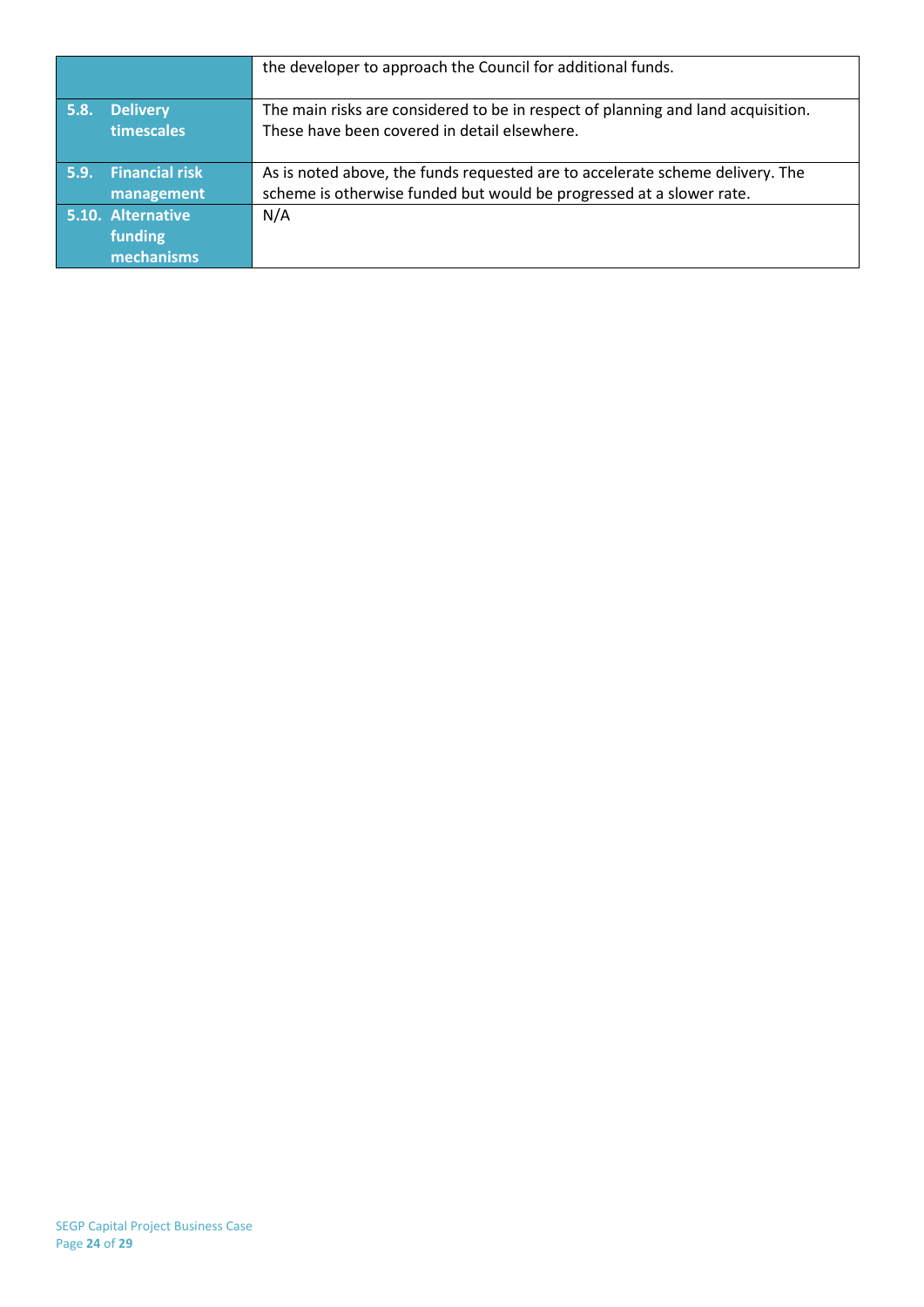## **6. DELIVERY/MANAGEMENT CASE**

*The management case determines whether the scheme is achievable. It provides evidence of project planning, governance structure, risk management, communications and stakeholder management, benefits realisation and assurance.*

| 6.1. | <b>Project</b><br>management | The scheme itself will be delivered by PCRL which is a consortium made up of<br>Regeneration Investments, Bouygues, Keltbray, London and Quadrant Housing<br>Association and chaired by Sir Tim Lawrence. Between them they have significant<br>experience of delivering mixed use regeneration schemes of this scale and are<br>sufficient resourced and supported to take the scheme forward.<br>Day to day management of the construction works will be led by London & Quadrant<br>Construction - the construction arm of L&Q which leads the delivery of all of L&Q's<br>housing stock.<br>The general development of the scheme is managed through an Operations Group<br>which is jointly chaired by the Council and PCRL. The Council is represented on this<br>group by the Head of Regeneration and Assets.<br>The funds sought will be put to land acquisition which will be led by the Council<br>through our retained property advisors (CBRE). The Council's input into the project<br>(including acquisition activity) is monitored via an internal programme board chaired<br>by the Corporate Director for Environment and Place. |                          |       |       |       |         |              |         |  |
|------|------------------------------|----------------------------------------------------------------------------------------------------------------------------------------------------------------------------------------------------------------------------------------------------------------------------------------------------------------------------------------------------------------------------------------------------------------------------------------------------------------------------------------------------------------------------------------------------------------------------------------------------------------------------------------------------------------------------------------------------------------------------------------------------------------------------------------------------------------------------------------------------------------------------------------------------------------------------------------------------------------------------------------------------------------------------------------------------------------------------------------------------------------------------------------------------|--------------------------|-------|-------|-------|---------|--------------|---------|--|
| 6.2. | <b>Outputs</b>               |                                                                                                                                                                                                                                                                                                                                                                                                                                                                                                                                                                                                                                                                                                                                                                                                                                                                                                                                                                                                                                                                                                                                                    |                          |       |       |       |         |              |         |  |
|      |                              |                                                                                                                                                                                                                                                                                                                                                                                                                                                                                                                                                                                                                                                                                                                                                                                                                                                                                                                                                                                                                                                                                                                                                    | Output                   | 19/20 | 20/21 | 21/22 | 22/23   |              | 23/24   |  |
|      |                              |                                                                                                                                                                                                                                                                                                                                                                                                                                                                                                                                                                                                                                                                                                                                                                                                                                                                                                                                                                                                                                                                                                                                                    | Direct jobs              |       |       |       | 907     |              |         |  |
|      |                              |                                                                                                                                                                                                                                                                                                                                                                                                                                                                                                                                                                                                                                                                                                                                                                                                                                                                                                                                                                                                                                                                                                                                                    | Indirect jobs            |       |       |       | 627     |              | 185     |  |
|      |                              |                                                                                                                                                                                                                                                                                                                                                                                                                                                                                                                                                                                                                                                                                                                                                                                                                                                                                                                                                                                                                                                                                                                                                    | Jobs                     |       |       |       |         |              |         |  |
|      |                              |                                                                                                                                                                                                                                                                                                                                                                                                                                                                                                                                                                                                                                                                                                                                                                                                                                                                                                                                                                                                                                                                                                                                                    |                          |       |       |       |         |              |         |  |
|      |                              |                                                                                                                                                                                                                                                                                                                                                                                                                                                                                                                                                                                                                                                                                                                                                                                                                                                                                                                                                                                                                                                                                                                                                    | safeguarded              |       |       |       |         |              |         |  |
|      |                              |                                                                                                                                                                                                                                                                                                                                                                                                                                                                                                                                                                                                                                                                                                                                                                                                                                                                                                                                                                                                                                                                                                                                                    | Employment               |       |       |       | 680,236 |              |         |  |
|      |                              |                                                                                                                                                                                                                                                                                                                                                                                                                                                                                                                                                                                                                                                                                                                                                                                                                                                                                                                                                                                                                                                                                                                                                    | space (sqft)             |       |       |       |         |              |         |  |
|      |                              |                                                                                                                                                                                                                                                                                                                                                                                                                                                                                                                                                                                                                                                                                                                                                                                                                                                                                                                                                                                                                                                                                                                                                    | Housing                  | 186   | 264   | 397   | 136     |              | 402     |  |
|      |                              |                                                                                                                                                                                                                                                                                                                                                                                                                                                                                                                                                                                                                                                                                                                                                                                                                                                                                                                                                                                                                                                                                                                                                    | starts                   |       |       |       |         |              |         |  |
|      |                              |                                                                                                                                                                                                                                                                                                                                                                                                                                                                                                                                                                                                                                                                                                                                                                                                                                                                                                                                                                                                                                                                                                                                                    | Housing                  |       |       | 186   | 329     |              | 332     |  |
|      |                              |                                                                                                                                                                                                                                                                                                                                                                                                                                                                                                                                                                                                                                                                                                                                                                                                                                                                                                                                                                                                                                                                                                                                                    | completions              |       |       |       |         |              |         |  |
|      |                              |                                                                                                                                                                                                                                                                                                                                                                                                                                                                                                                                                                                                                                                                                                                                                                                                                                                                                                                                                                                                                                                                                                                                                    | Learners                 |       |       |       |         |              |         |  |
|      |                              |                                                                                                                                                                                                                                                                                                                                                                                                                                                                                                                                                                                                                                                                                                                                                                                                                                                                                                                                                                                                                                                                                                                                                    | supported                |       |       |       |         |              |         |  |
|      |                              |                                                                                                                                                                                                                                                                                                                                                                                                                                                                                                                                                                                                                                                                                                                                                                                                                                                                                                                                                                                                                                                                                                                                                    |                          |       |       |       |         |              |         |  |
|      |                              |                                                                                                                                                                                                                                                                                                                                                                                                                                                                                                                                                                                                                                                                                                                                                                                                                                                                                                                                                                                                                                                                                                                                                    | Output                   | 24/25 | 25/26 | 26/27 |         | <b>Total</b> |         |  |
|      |                              |                                                                                                                                                                                                                                                                                                                                                                                                                                                                                                                                                                                                                                                                                                                                                                                                                                                                                                                                                                                                                                                                                                                                                    | Direct jobs              |       |       |       |         | 907          |         |  |
|      |                              |                                                                                                                                                                                                                                                                                                                                                                                                                                                                                                                                                                                                                                                                                                                                                                                                                                                                                                                                                                                                                                                                                                                                                    | Indirect jobs            | 186   | 369   | 378   |         | 1,745        |         |  |
|      |                              |                                                                                                                                                                                                                                                                                                                                                                                                                                                                                                                                                                                                                                                                                                                                                                                                                                                                                                                                                                                                                                                                                                                                                    | Jobs                     |       |       |       |         |              |         |  |
|      |                              |                                                                                                                                                                                                                                                                                                                                                                                                                                                                                                                                                                                                                                                                                                                                                                                                                                                                                                                                                                                                                                                                                                                                                    | safeguarded              |       |       |       |         |              |         |  |
|      |                              |                                                                                                                                                                                                                                                                                                                                                                                                                                                                                                                                                                                                                                                                                                                                                                                                                                                                                                                                                                                                                                                                                                                                                    | Employment               |       |       |       |         |              | 680,236 |  |
|      |                              |                                                                                                                                                                                                                                                                                                                                                                                                                                                                                                                                                                                                                                                                                                                                                                                                                                                                                                                                                                                                                                                                                                                                                    | space                    |       |       |       |         |              |         |  |
|      |                              |                                                                                                                                                                                                                                                                                                                                                                                                                                                                                                                                                                                                                                                                                                                                                                                                                                                                                                                                                                                                                                                                                                                                                    | Housing                  | 450   |       |       |         | 1,835        |         |  |
|      |                              |                                                                                                                                                                                                                                                                                                                                                                                                                                                                                                                                                                                                                                                                                                                                                                                                                                                                                                                                                                                                                                                                                                                                                    | starts                   |       |       |       |         |              |         |  |
|      |                              |                                                                                                                                                                                                                                                                                                                                                                                                                                                                                                                                                                                                                                                                                                                                                                                                                                                                                                                                                                                                                                                                                                                                                    | Housing                  | 136   | 402   | 450   |         | 1,835        |         |  |
|      |                              |                                                                                                                                                                                                                                                                                                                                                                                                                                                                                                                                                                                                                                                                                                                                                                                                                                                                                                                                                                                                                                                                                                                                                    | completions <sup>9</sup> |       |       |       |         |              |         |  |

 $9$  It is worth noting that the employment and GVA effects of housing have been measured as of sales completed not from construction completed as shown here.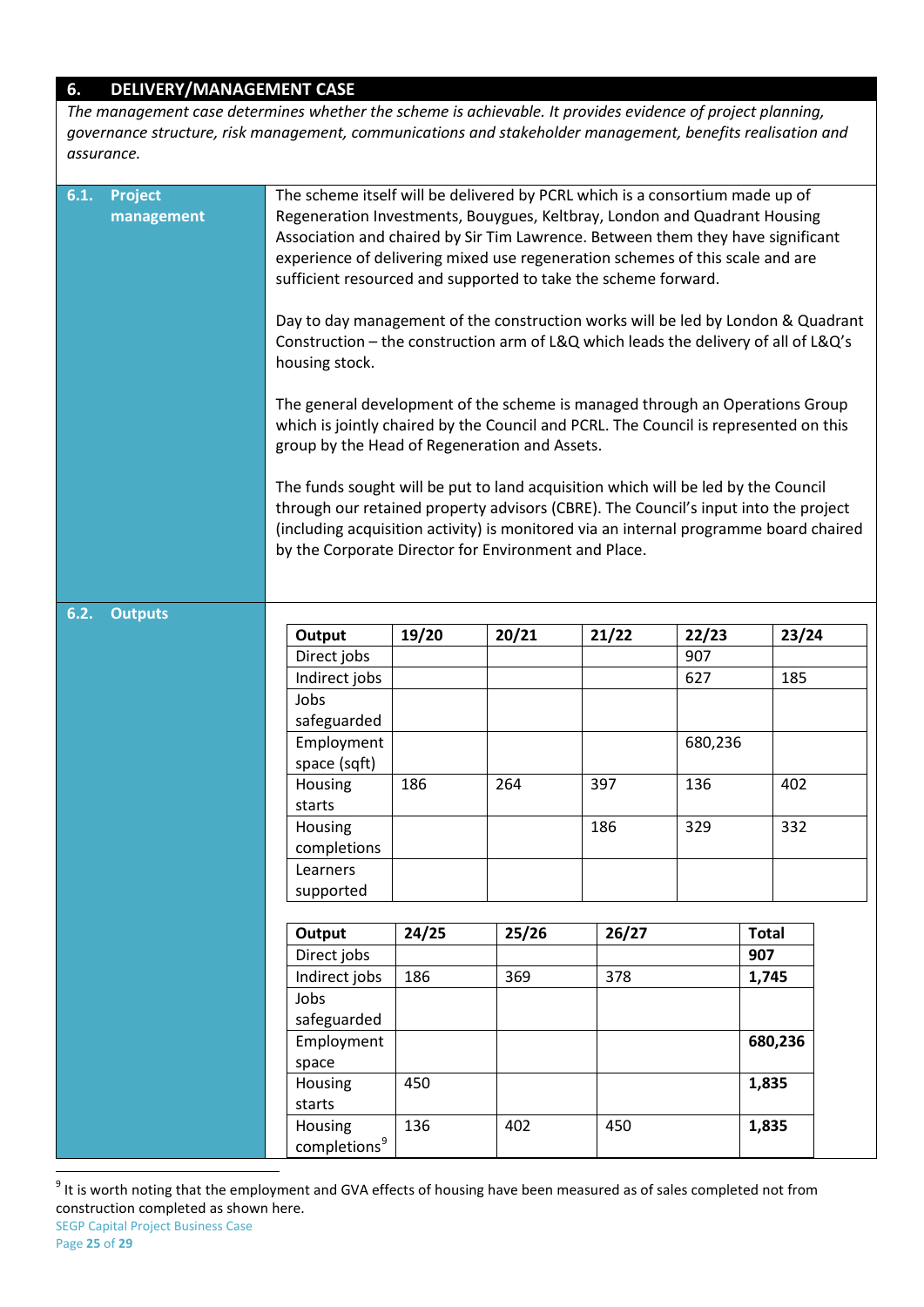|      |                           |                                                                              | Learners                                                                                                                                                                     |  |                                                        |  |             |                        |  |
|------|---------------------------|------------------------------------------------------------------------------|------------------------------------------------------------------------------------------------------------------------------------------------------------------------------|--|--------------------------------------------------------|--|-------------|------------------------|--|
|      |                           |                                                                              | supported                                                                                                                                                                    |  |                                                        |  |             |                        |  |
|      |                           |                                                                              |                                                                                                                                                                              |  |                                                        |  |             |                        |  |
|      |                           |                                                                              |                                                                                                                                                                              |  |                                                        |  |             |                        |  |
| 6.3. | How will outputs be       |                                                                              | Outputs will be monitored through the Operations Group described above. The                                                                                                  |  |                                                        |  |             |                        |  |
|      | monitored?                |                                                                              | Council's obligations under any funding agreement will be monitored through the                                                                                              |  |                                                        |  |             |                        |  |
|      |                           |                                                                              | Council's Programme Board.                                                                                                                                                   |  |                                                        |  |             |                        |  |
|      |                           |                                                                              |                                                                                                                                                                              |  |                                                        |  |             |                        |  |
| 6.4. | <b>Milestones</b>         |                                                                              | Please identify the key milestones and projects stages relating to the delivery of this<br>project in the table below. Please ensure a Gantt chart has been attached to this |  |                                                        |  |             |                        |  |
|      |                           |                                                                              | application form, clearly identifying the milestones for the project, the key                                                                                                |  |                                                        |  |             |                        |  |
|      |                           |                                                                              | construction stages, the critical path and all interdependencies.                                                                                                            |  |                                                        |  |             |                        |  |
|      |                           |                                                                              |                                                                                                                                                                              |  |                                                        |  |             |                        |  |
|      |                           |                                                                              | The project is an                                                                                                                                                            |  | , 10 year plus endeavour which will be programmed on a |  |             |                        |  |
|      |                           |                                                                              | phase by phase basis. At the moment, the main focus is on the development of the                                                                                             |  |                                                        |  |             |                        |  |
|      |                           |                                                                              | masterplan and the submission of new planning applications to enable a start on site                                                                                         |  |                                                        |  |             |                        |  |
|      |                           |                                                                              | in Summer 2017. The headline milestones are presented below. A more detailed                                                                                                 |  |                                                        |  |             |                        |  |
|      |                           |                                                                              | construction programme will be developed alongside the masterplan as it becomes                                                                                              |  |                                                        |  |             |                        |  |
|      |                           |                                                                              | clear how the scheme is made up.                                                                                                                                             |  |                                                        |  |             |                        |  |
|      |                           |                                                                              |                                                                                                                                                                              |  |                                                        |  |             |                        |  |
|      |                           |                                                                              | <b>Project milestone</b>                                                                                                                                                     |  | <b>Description</b>                                     |  |             | <b>Indicative date</b> |  |
|      |                           |                                                                              | Appointment of PCRL                                                                                                                                                          |  | Appointment of PCRL<br>as the Council's                |  | Feb 2016    |                        |  |
|      |                           |                                                                              |                                                                                                                                                                              |  |                                                        |  |             |                        |  |
|      |                           |                                                                              | Appointment of Professional                                                                                                                                                  |  | development partner<br>Formal appointment              |  | Feb 2016    |                        |  |
|      |                           |                                                                              | Team                                                                                                                                                                         |  | of the professional                                    |  |             |                        |  |
|      |                           |                                                                              |                                                                                                                                                                              |  | teams leading on the                                   |  |             |                        |  |
|      |                           |                                                                              |                                                                                                                                                                              |  | design of the scheme                                   |  |             |                        |  |
|      |                           |                                                                              | Commencement of                                                                                                                                                              |  | Start of remediation,                                  |  | Autumn 2016 |                        |  |
|      |                           |                                                                              | remediation/infrastructure                                                                                                                                                   |  | enabling and                                           |  |             |                        |  |
|      |                           |                                                                              | works                                                                                                                                                                        |  | infrastructure works                                   |  |             |                        |  |
|      |                           |                                                                              |                                                                                                                                                                              |  | on those sites that the                                |  |             |                        |  |
|      |                           |                                                                              |                                                                                                                                                                              |  | Council already own                                    |  |             |                        |  |
|      |                           |                                                                              |                                                                                                                                                                              |  | within phase one                                       |  |             |                        |  |
|      |                           |                                                                              | Submission of planning                                                                                                                                                       |  | Submission of the new                                  |  |             | December 2016          |  |
|      |                           |                                                                              | application                                                                                                                                                                  |  | outline application for                                |  |             |                        |  |
|      |                           |                                                                              |                                                                                                                                                                              |  | the whole scheme and                                   |  |             |                        |  |
|      |                           |                                                                              |                                                                                                                                                                              |  | a full application for<br>the first phase              |  |             |                        |  |
|      |                           |                                                                              | Granting of planning consent                                                                                                                                                 |  |                                                        |  | Spring 2017 |                        |  |
|      |                           |                                                                              | Start on site                                                                                                                                                                |  | Commencement of                                        |  |             | Summer 2017            |  |
|      |                           |                                                                              |                                                                                                                                                                              |  | works to develop                                       |  |             |                        |  |
|      |                           |                                                                              |                                                                                                                                                                              |  | phase one                                              |  |             |                        |  |
|      |                           |                                                                              | First unit available                                                                                                                                                         |  | First properties within                                |  | Q4 2018/19  |                        |  |
|      |                           |                                                                              |                                                                                                                                                                              |  | phase one complete                                     |  |             |                        |  |
|      |                           |                                                                              |                                                                                                                                                                              |  |                                                        |  |             |                        |  |
|      |                           |                                                                              |                                                                                                                                                                              |  |                                                        |  |             |                        |  |
| 6.5. | <b>Stakeholder</b>        |                                                                              | Stakeholder management plan available on request.                                                                                                                            |  |                                                        |  |             |                        |  |
|      | management &              |                                                                              |                                                                                                                                                                              |  |                                                        |  |             |                        |  |
|      | governance                |                                                                              |                                                                                                                                                                              |  |                                                        |  |             |                        |  |
| 6.6. | <b>Organisation track</b> |                                                                              | PCRL is a JV established specifically for the purposes of this project and so cannot                                                                                         |  |                                                        |  |             |                        |  |
|      | record                    |                                                                              | point to a track record as an entity. However, the constituent parts of the JV have                                                                                          |  |                                                        |  |             |                        |  |
|      |                           |                                                                              | significant experience in developing and delivering similar schemes across the                                                                                               |  |                                                        |  |             |                        |  |
|      |                           | country. The team has impressed with its approach to delivery throughout the |                                                                                                                                                                              |  |                                                        |  |             |                        |  |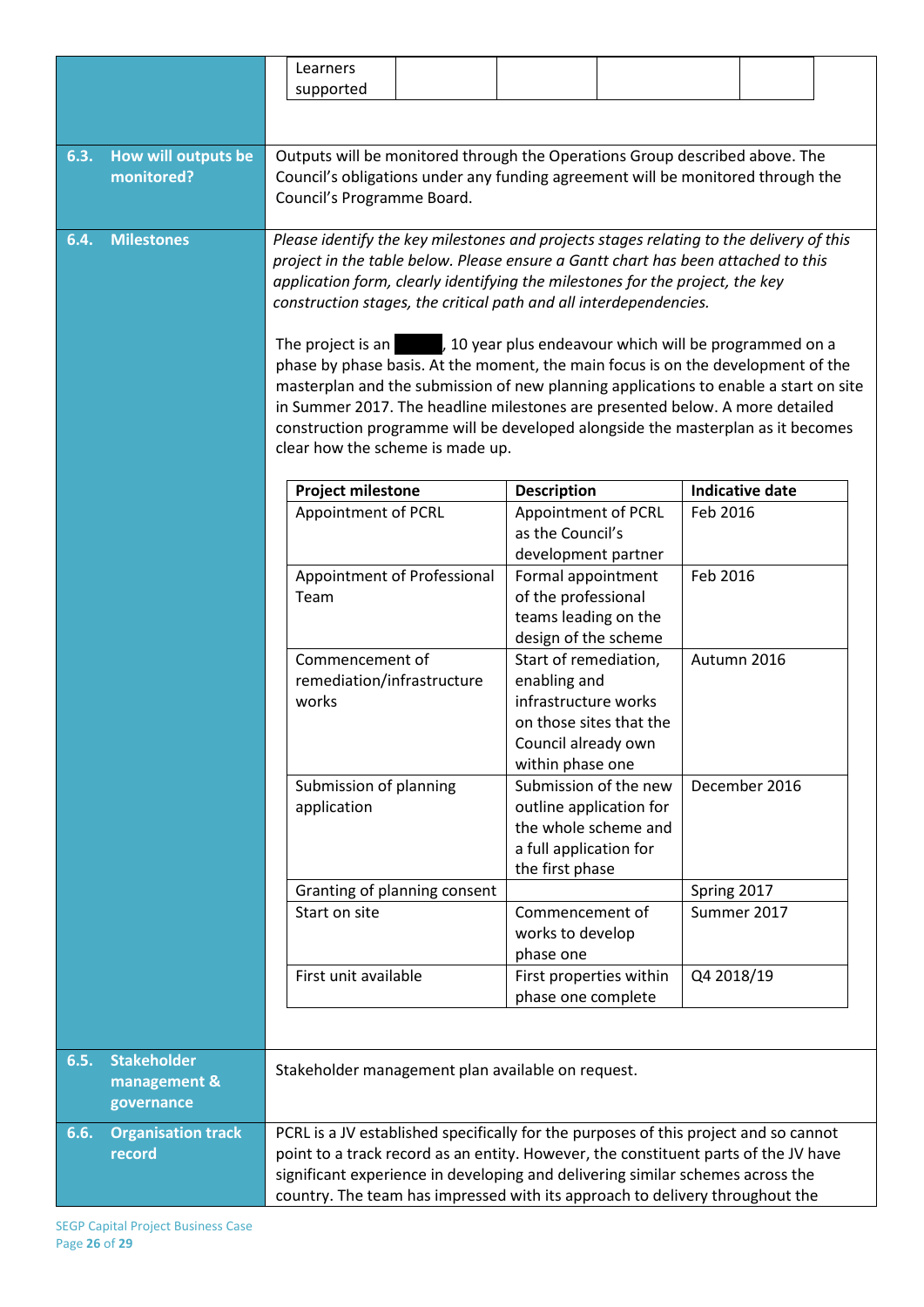|      |                                     | procurement process.                                                                                                                                                                                                                                                                                                                                                                                                                                                                                                                                                   |
|------|-------------------------------------|------------------------------------------------------------------------------------------------------------------------------------------------------------------------------------------------------------------------------------------------------------------------------------------------------------------------------------------------------------------------------------------------------------------------------------------------------------------------------------------------------------------------------------------------------------------------|
|      |                                     | In terms of the acquisitions which the funding is expected to support, this will be led<br>by the Council who have significant experience of buying and selling land having<br>acquired the various interests which have assembled the site to date.                                                                                                                                                                                                                                                                                                                   |
| 6.7. | <b>Assurance</b>                    | To Follow.                                                                                                                                                                                                                                                                                                                                                                                                                                                                                                                                                             |
| 6.8. | <b>Monitoring and</b><br>evaluation | Given the purposes which the funding is going to be put to (land acquisition) it is<br>likely that the initial headline monitoring arrangements will focus on expenditure,<br>interests secured and programme. These will be monitored through the Council's<br>internal Programme Board and the jointly chaired Operations Group.                                                                                                                                                                                                                                     |
|      |                                     | However, as the scheme progresses and broadens out to encompass delivery on site<br>and the achievement (or contribution towards the achievement) of the aims and<br>objectives outlined above a more robust monitoring and evaluation framework will<br>be required. This will also need to encompass the effectiveness and appropriateness<br>of the contractual arrangements between the Council and PCRL.                                                                                                                                                          |
|      |                                     | At this stage, it is anticipated that the project will be subject to a rolling programme<br>of biennial health checks focussing on progress against programme, financial<br>performance, risks/dependencies and the effectiveness and adherence to the<br>contractual terms of the Development Agreement with PCRL.                                                                                                                                                                                                                                                    |
|      |                                     | The delivery of the scheme is to be undertaken on a phased basis with a clear<br>proposal being laid out at the start of every phase which the Council is required,<br>under the terms of the Development Agreement, to review and approve before any<br>works can progress. This provides a clear base position against which to evaluate the<br>extent to which each individual phase has met its stated objectives and contributed<br>to those for the wider project. It is anticipated that this evaluation will be undertaken<br>at the completion of each phase. |

# **7. RISK ANALYSIS**

**Likelihood and impact scores:**

5: Very high; 4: High; 3: Medium; 2: Low; 1: Very low

| <b>Risk</b>                           | Likelihood* | Impact*  | <b>Mitigation</b>                                                                                                                                                                                                                                                                               |
|---------------------------------------|-------------|----------|-------------------------------------------------------------------------------------------------------------------------------------------------------------------------------------------------------------------------------------------------------------------------------------------------|
| Scheme does not get planning consent  | Medium-2    | Medium-3 | Scheme is broadly in line with outline<br>planning consent already granted albeit<br>that a new outline would be required to<br>properly reflect the new proposals.<br>Were this not granted the scheme could<br>be varied to gain planning consent                                             |
| Values do not support the development | Medium-3    | Medium-3 | Assumptions have been made on<br>disposal values. Whilst these are in<br>excess of current values they are not<br>considered extreme. Financial modelling<br>shows that the returns are sensitive to<br>changes in disposal values but that there<br>is sufficient scope for values to drop and |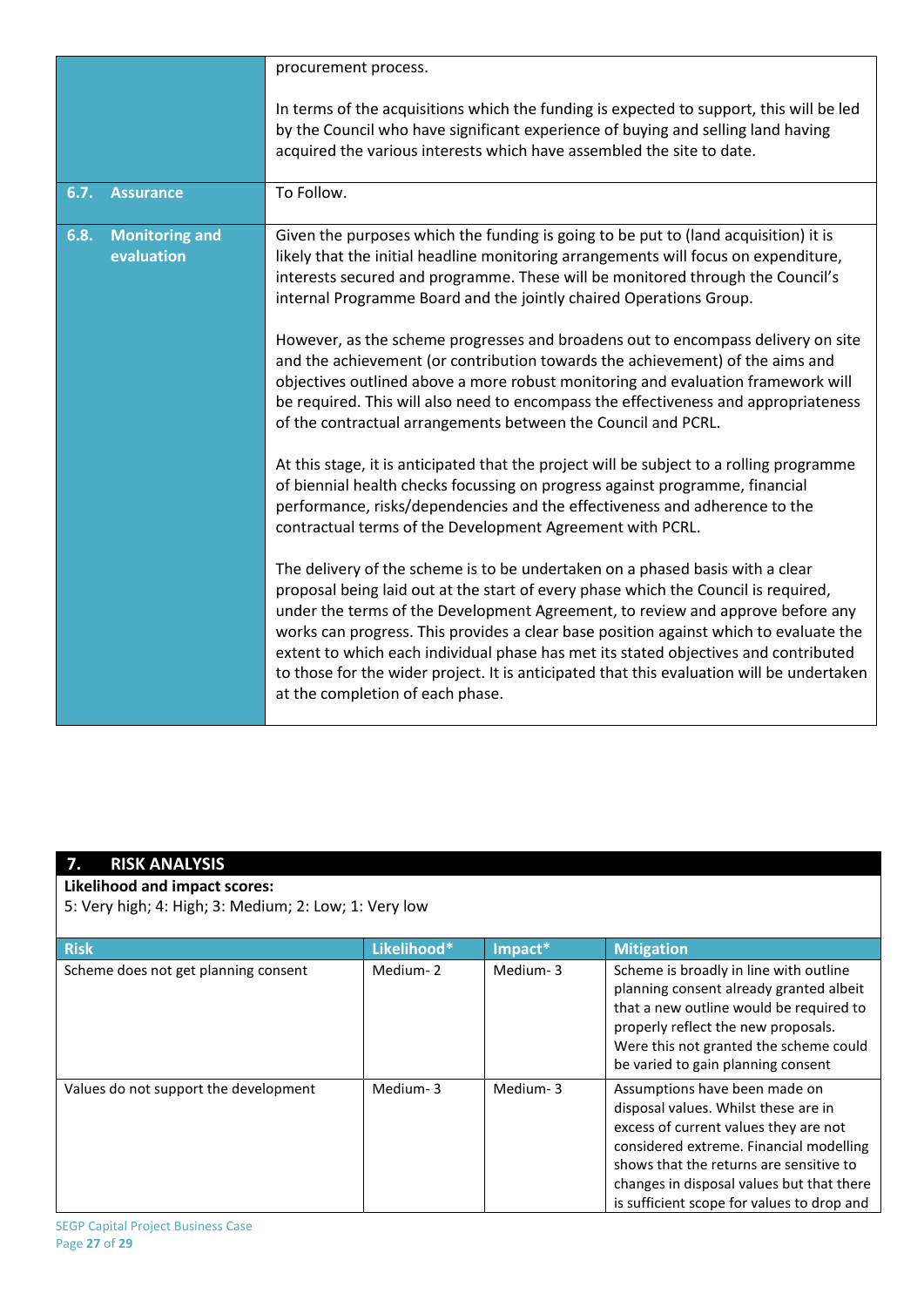|                                             |          |        | the scheme remain viable.                                                                                                                                                                                                                                                                                   |
|---------------------------------------------|----------|--------|-------------------------------------------------------------------------------------------------------------------------------------------------------------------------------------------------------------------------------------------------------------------------------------------------------------|
| Developer does not deliver                  | $Low-2$  | High-4 | The Development Agreement between<br>the developer and the Council requires<br>delivery by set dates. In the event that<br>these are not met the Council can<br>terminate the agreement. Whilst this<br>would not secure delivery it would allow<br>the Council to progress alternative<br>delivery routes. |
| Remaining land interests cannot be acquired | Medium-3 | High-4 | Council has resolved to use CPO powers<br>where required to guarantee land<br>assembly                                                                                                                                                                                                                      |
| CPO not confirmed                           | Medium-3 | High-4 | Council will need to develop a strong<br>CPO case. No indication at present that<br>this will not be possible.                                                                                                                                                                                              |
| Funding cannot be secured                   | Medium-3 | High-4 | Delivery is dependent upon developer<br>securing senior debt from investors.<br>Financial modelling demonstrates that<br>the scheme can carry relatively high<br>rates of finance cost thereby giving<br>confidence that investors can be<br>secured.                                                       |
|                                             |          |        |                                                                                                                                                                                                                                                                                                             |

| 8.   | <b>DECLARATIONS</b>                                                                                                                                                                                                                                                                                                                                               |                |
|------|-------------------------------------------------------------------------------------------------------------------------------------------------------------------------------------------------------------------------------------------------------------------------------------------------------------------------------------------------------------------|----------------|
|      |                                                                                                                                                                                                                                                                                                                                                                   |                |
| 8.1. | Has any director/partner ever been disqualified from being a<br>company director under the Company Directors Disqualification<br>Act (1986) or ever been the proprietor, partner or director of a<br>business that has been subject to an investigation (completed,<br>current or pending) undertaken under the Companies, Financial<br>Services or Banking Acts? | No.            |
| 8.2. | Has any director/partner ever been bankrupt or subject to an<br>arrangement with creditors or ever been the proprietor, partner<br>or director of a business subject to any formal insolvency<br>procedure such as receivership, liquidation, or administration, or<br>subject to an arrangement with its creditors                                               | No.            |
| 8.3. | Has any director/partner ever been the proprietor, partner or<br>director of a business that has been requested to repay a grant<br>under any government scheme?                                                                                                                                                                                                  | N <sub>0</sub> |

If the answer is "yes" to any of these questions please give details on a separate sheet of paper of the person(s) and business(es) and details of the circumstances. This does not necessarily affect your chances of being awarded SEGP funding.

I am content for information supplied here to be stored electronically and shared in confidence with other public sector bodies, who may be involved in considering the business case.

I understand that if I give information that is incorrect or incomplete, funding may be withheld or reclaimed and action taken against me. I declare that the information I have given on this form is correct and complete. I also declare that, except as otherwise stated on this form, I have not started the project which forms the basis of this application and no expenditure has been committed or defrayed on it. I understand that any offer may be publicised by means of a press release giving brief details of the project and the grant amount.